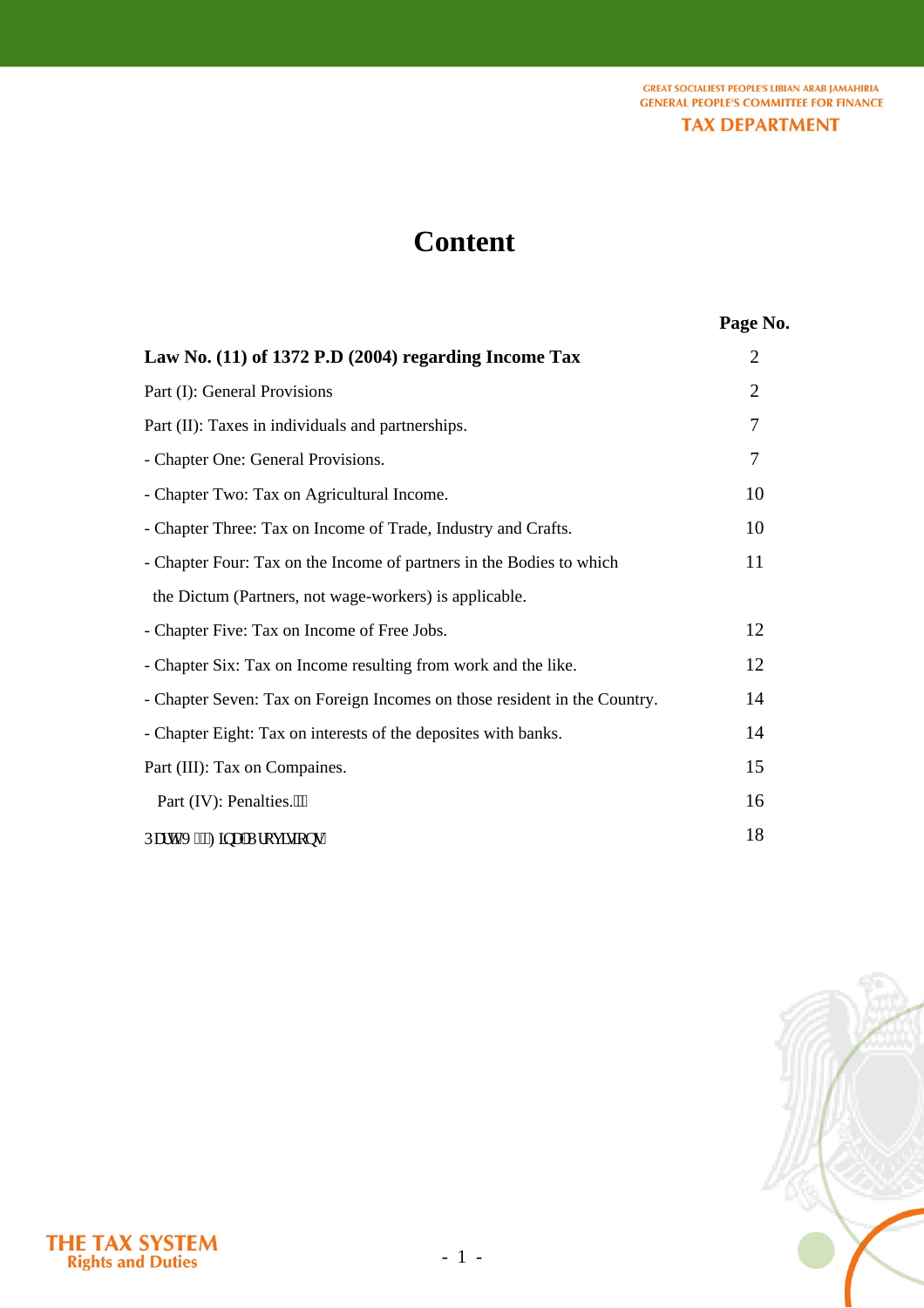**GREAT SOCIALIEST PEOPLE'S LIBIAN ARAB JAMAHIRIA CENERAL PEOPLE'S COMMITTEE FOR FINANCE** 

# **TAX DEPARTMENT**

# **Great Socialist People's Libyan Arab Jamahiriya The General People's Congress Law No. (11) of 1372 P.D (2004) regarding Income Tax. The General People's Congress,**

In compliance with decisions of the Basic People's Congresses in their general annual session for 1370 P.D (2002), and

After perusal of the Declaration for establishing the People's Authority, the Grand Green charter for human Rights in the era of masses,

La No. (20) of 1991 for enhancing freedom,

Law No. (1) of 1369 P.D (2001) regarding People's Congresses and Committees, Civil and Commercial Proceedings Law, and

Law No. (64) of 1973 for issuing Income Tax Law, and its amending laws,

Do hereby formulate the following Law:

## **Part I: General Provisions**

#### **Article (1)**

There shall be subjected to tax any income resulting in the Great Jamahiriya from any assets existent therein, whether material or unmaterial or from any activity or work therein. The income resulting abroad shall be subjected to tax, in the cases specified in this Law.

## **Article (2)**

In the cases where the tax is assessed on the basis of declaration submitted by the taxpayer for his income, the tax shall be paid on the basis of such declaration after expiry of the period specified for submission thereof on the

dates indicated in Article (20) of this Law until the tax is finally assessed.

#### **Article (3)**

The tax shall be finally assessed on each taxpayer on the basis of the declaration indicated in the preceding Article, is accepted by the Tax Department. The assessment shall, in such case, be unappealable.

#### **Article (4)**

Without prejudice to the penalties specified in this Law, if the taxpayer refuses to submit the declaration indicated in Article (2) hereof or submits it, but unaccepted by the Department, it may estimate the income as deemed appropriate, and to assess the tax on the basis of such estimation.

#### **Article (5)**

In observance of the provision of Article (3) of this law, the Department shall, in all cases, notify the tax payer of the tax assessment and the dates for payment thereof. The taxpayer has the right to appeal against such assessment before the Primary Committee, within forty five days from the date of notifying him thereof.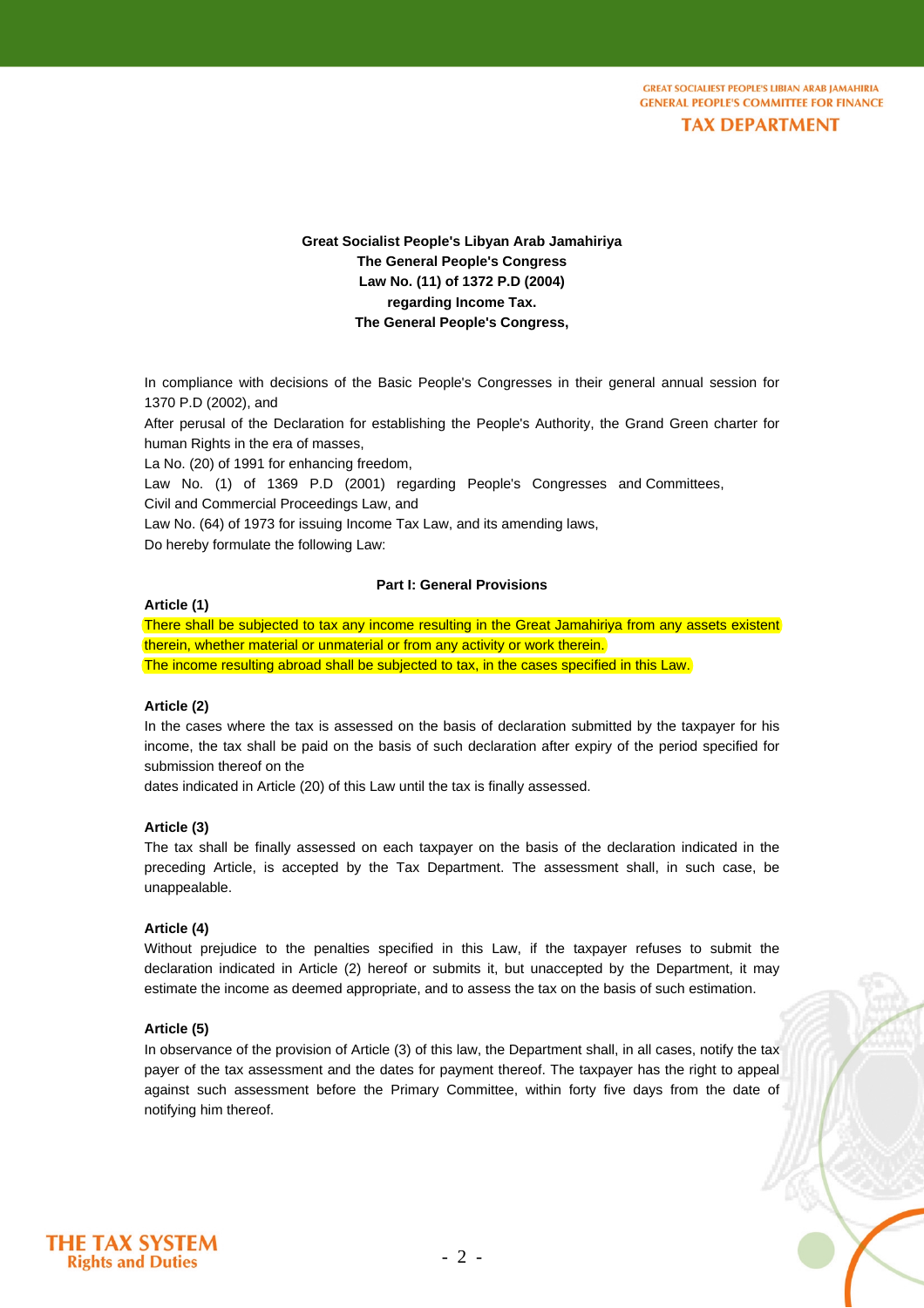# **Article (6)**

The appeals submitted by those concerned against the decisions for assessment in compliance with the provisions of this Law shall be settled by Primary Committees to be formed, and their domiciles, sphere of competence and gratuities of their members specified by decision of the Secretary.each Committee shall have presided by a judge of the Court of First Instance, in whose area the domicile of the Committee is located, to be selected by its general assembly, and membership of two officials of financial sector, whose grades shall not be less than Grade (9), provided that they shall not be officials of Tax Department. The formation/setup may include number of reserve members .

#### **Article (7)**

The Primary Committee shall deal with settlement of all aspects of dispute between the taxpayer and the Department.

#### **Article (8)**

The appeal shall be submitted by a plea/petition to be deposited by the taxpayer in the secretariat of the Primary Committee against receipt, to be accompanied with payment recepit for fees of  $(0.5\%)$ (half percent) of the disputed tax, to be not less than LD (10) (Ten Libyan dinars), in addition to payment of a part of the disputed tax on account, to be settled on issue of decision of the Primary Committee. The paid amount shall be at the rate of  $(20%)$  (Twenty percent) in case the taxpayer submits his declaration in time, and  $(30\%)$  (Thirty percent)

with respect to the taxpayer who delays in submission of his declaration in due course.

The Secretary of the Committee shall send a copy of the appeal plea to the Department for expressing its opinion thereon within thirty days from the date of notifying it thereof. The Chairman of the Committee shall specify the date for consideration the appeal, to be notified to both the taxpayer and the Department one week at least before the due date.

The taxpayer shall recover the fee paid for the plea, if the decision of the Committee is issued in his favour. The Committee shall specify the part to be reimbursed from the fee, in case of partial winning.

#### **Article (9)**

The Committee may ask the Department and the taxpayer to submit any data or papers deemed necessary. The officials of the Department and the taxpayer may attend before the committee, and the taxpayer may designate others for attendance before it.

#### **Article (10)**

The meeting of the Committee shall be only valid by attendance of all its members, and its meetings shall be secret, and shall issue its decisions by majority of opinions, to be casual, and signed by the Chairman and members of the Committee within thirty days from the date of issue thereof. The secretary of the Committee shall notify its decisions for both the taxpayer and the Department.

#### **Article (11)**

The tax shall be due by notifying the taxpayer of the decision of the Primary Committee, even if he appeals against it.

#### **Article (12)**

Both the Department and the taxpayer shall have the right to appeal against the decision of the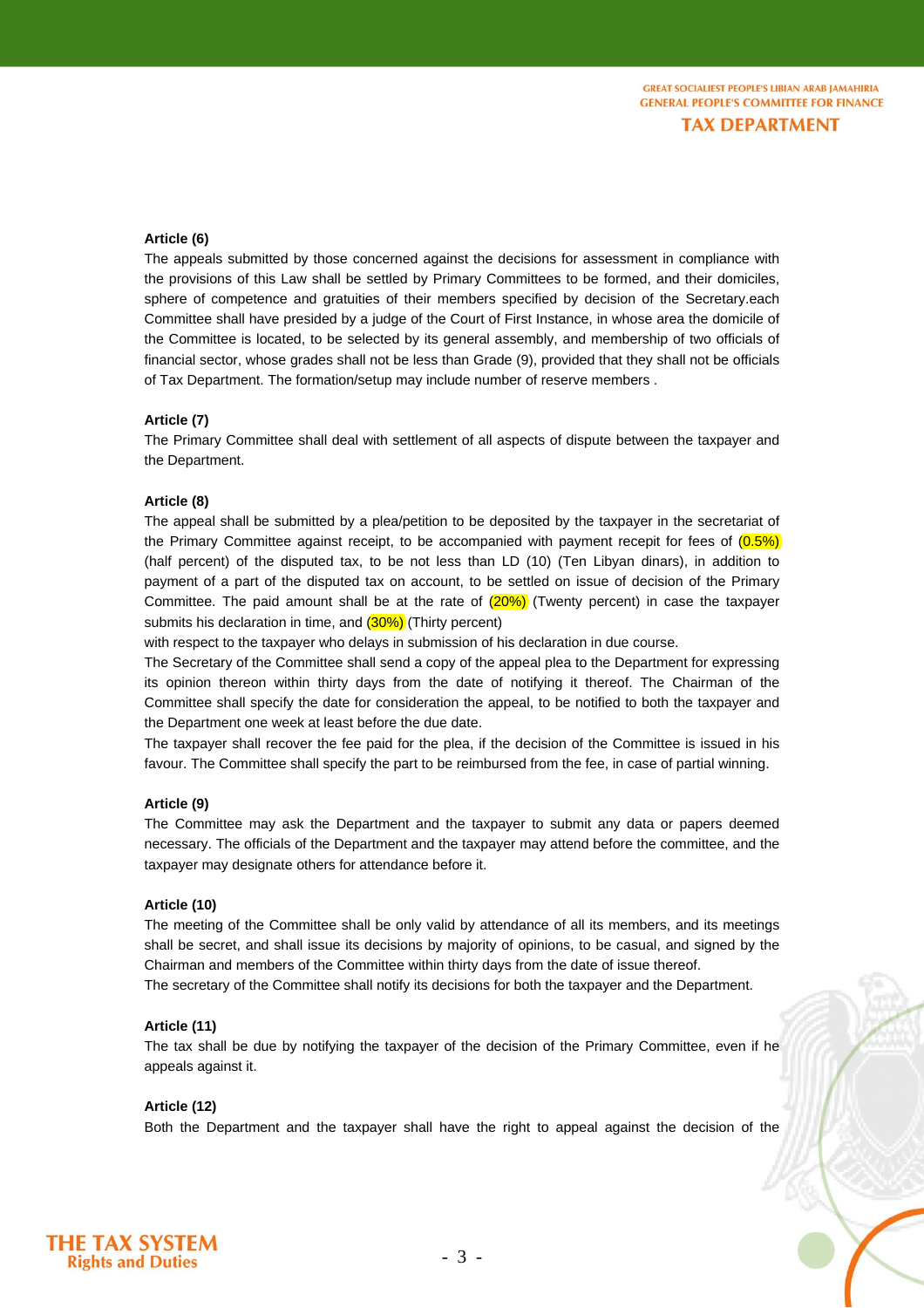Primary Committee before the Appeal Committee, within fifteen days from the date of being notified of the decision.

## **Article (13)**

The appeals submitted against the decisions of the Primary Committees shall be settled by an Appeal Committee or more, to be formed, and its domicile, sphere of competence and gratuities for its members shall be specified by decision of the Secretary, each consisting of the President of the Primary Court in whose area of competence the domicile of the Committee is located, and membership of a member of the Competent Control Board, to be not less than Grade (100, and nominated by the Secretary of General People's Committee for the Competent Control Board, and an Expert in commercial or accounting matters. The decision for formation may include a number of reserve members.

#### **Article (14)**

The appeal shall be submitted by a plea to be deposited by the appellant in the Secretariat of the Appeal Committee against receipt. The Secretary of the Committee shall notify the other party by a copy of the plea within fifteen days from the date of notifying him by a copy of the plea.

If the appellant is the taxpayer, he shall enclose with the plea payment receipt for fees of (1%) (one percent) of the tax specified by the Primary Committee, to be not less than LD 20 (twenty Libyan Dinars).

The provisions and procedures for appeal before the Primary Committee shall be applicable to the appeal before the Appeal Committee and reimursement of the fees. The decision of the Appeal Committee shall be final.

#### **Article (15)**

The Secretariat work for each Committee shall be performed by a Secretary from the employees of the Department, to be designated by the Secretary of the Department.

#### **Article (16)**

Without prejudice to the penalties specified, no complaint or appeal submitted by taxpayers of the tax on companies and partnerships shall be accepted, unless supported by the books and accounts which they are obliged to keep in accordance with the Law.

#### **Article (17)**

The complaisant or appellant shall bear the responsibility for proof before the Primary Appeal Committee.

#### **Article (18)**

The Department may make compromise / conciliation with the taxpayer upon his request at any time before issue of decision of the Primary Committee for the compliant.

The Secretary of the Department shall form Conciliation Committees, each consisting of three employees of the Department, provided that they shall not include the person who made the preliminary assessment of the tax under compromise/conciliation. If the compromise is done, the complaisant shall be considered as assigning his complaint, and the competent Committee shall be notified thereof.

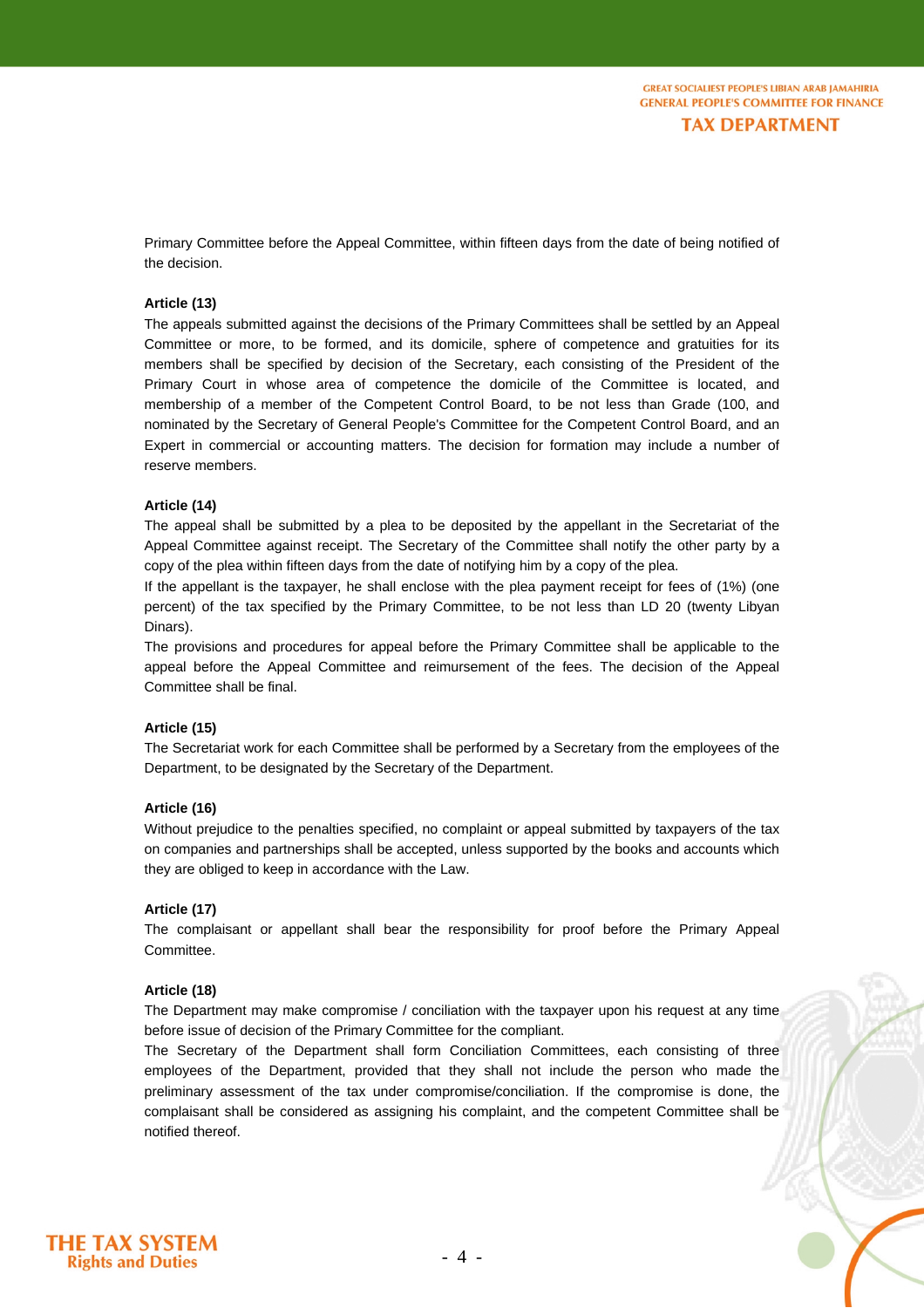#### **Article (19)**

The assessment shall be considered as final and definite, if accepted by the taxpayer or did not complain against it within the specified period or appealed against it and adopted the specified methods of appeal.

If, however, the Department ascertains that the taxpayer did not submit a correct comprehensive declaration or concealed an activity, documents, etc. or submitted incorrect data or used fraudulent methods for evading payment of tax wholly or partly or concealed taxable amounts, the Department may make additional assessment, without prejudice to the penalties specified in this Law.

The Department may by itself or upon request of the taxpayer amend the original assessment in case of occurrence of mistake in tax estimation or calculation.

The Department shall notify the taxpayer, if it introduces into the assessment made thereby any amendment to the basics on which the original or additional assessment was made and the reasons for such amendment. The additional assessment shall be appealable like the original assessment.

#### **Article (20)**

Excluding the cases provided for otherwise, the tax shall be collected at once, if it does not exceed LD (100) (one hundred Libyan Dinars). If it exceeds that, it should be collected in four installments which shall be due periodically as from the 10th until 15th day of March, June, September and December. The tax or the first installment thereof, as the case may be, shall be paid on the first of the aforesaid dates, subsequent to its dueness.

#### **Article (21)**

Without prejudice to any other penalties, in case of delay of payment or delivery of the tax in the specified date, a fine of  $(1\%)$  (one percent) of the value of due tax shall be imposed on each delay for a period of one month or a part thereof not less than fifteen days, at maximum fine of  $(12%)$  (twelve percent) of the tax value.

#### **Article (22)**

The tax debts shall be payable in the domicile of the Department without need for claiming for its in the domicile of the debtor.

# **Article (23)**

The tax year is the period of twelve months as from 1st January of each year. If, however, the nature of the activity performed by the taxpayer would require difference of his fiscal year from the tax year, and his accounts are regular, the Secretary of the Department may decide for taking the fiscal year of the taxpayer as a basis for assessing the tax thereon.

#### **Article (24)**

If there is an excuse for the taxpayer, preventing him from managing his activity or funds or being unresident in the Great Jamahiriya, the person in charge of management or possessing such funds shall be considered as his deputy with respect to applying the provisions of this Law.

#### **Article (25)**

If the taxpayer decades, he tax shall be due by his death, and the successors or receiver of the heritage shall submit the declaration on the activity of the taxpayer until the date of death and pay the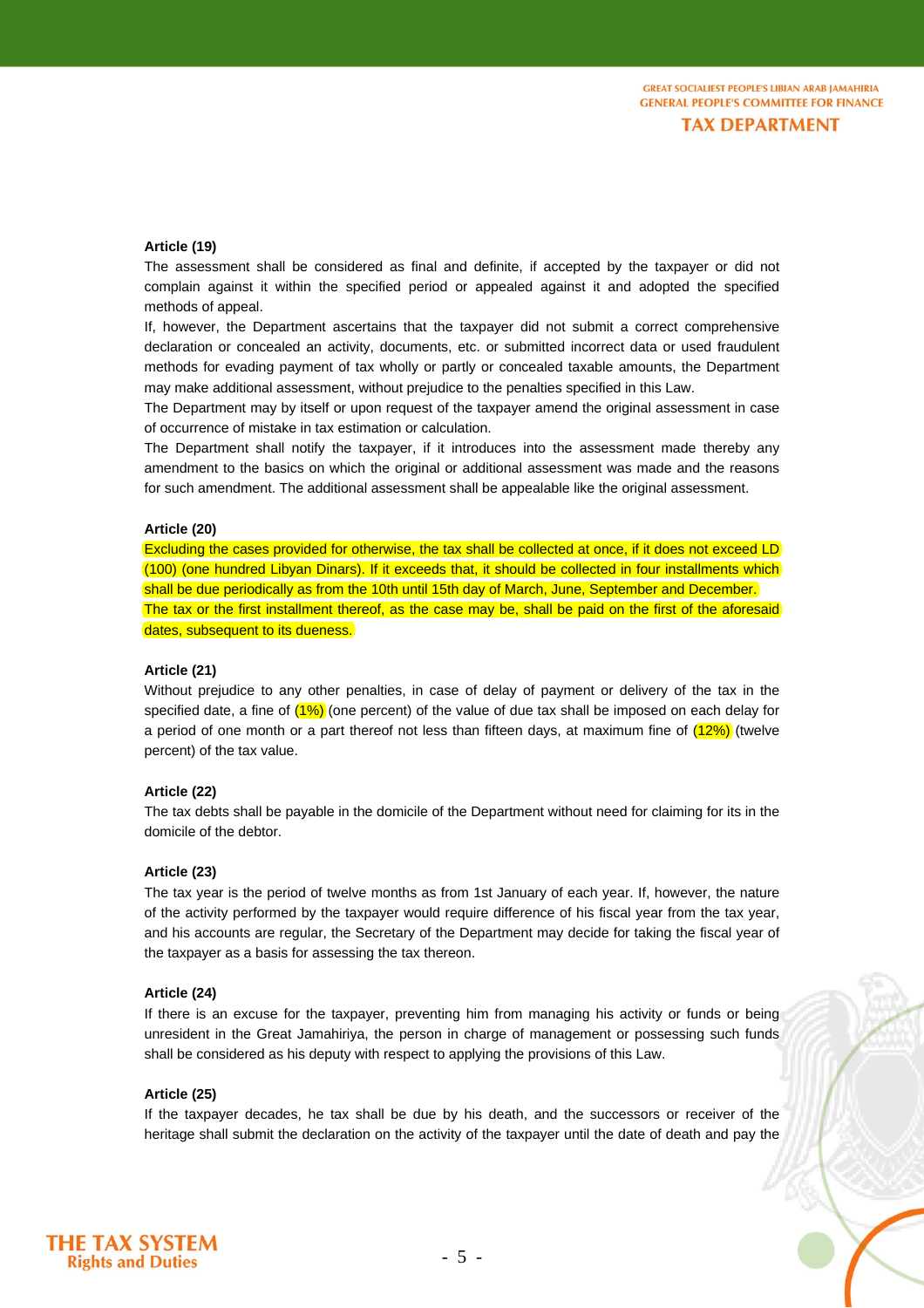tax on the basis of the declaration within six months from the date of death before any distribution of the heritage.

#### **Article (26)**

The right of the State to claim for its dues under the provisions of this law shall not be forfeited by the elapse of the period.

#### **Article (27)**

The right of the taxpayer to claim for recovery of the amount paid in excess of the dues thereon shall be forfeited by the elapse of three years, as from the date of payment, unless the right of claiming for reimburesment appears after procedures taken by the Department. Hence, prescription shall start from the date of notifying the taxpayer of his right to reimburesment. The period shall cause by the application sent by the taxpayer to the Department by registered letter for reimbursement of the increase paid by him.

#### **Article (28)**

It shall not be judged on the Department for interests on the amounts judged for reimbursement to the taxpayers.

#### **Article (29)**

The sale of the taxpayer for properties or taxable activity or a part thereof or any other act/disposal thereby involving assignment of all or part of such funds/properties or activity shall not effective against the Department, unless proved in an official write/document.

In all cases, the Department may, if it has strong evidence, discharged any act or procedure, if it deems that the intention therefrom is tax evasion.

#### **Article (30)**

The tax shall be assessed annually after the end of the tax year, unless the Law provides for otherwise. However, the Department may in the cases feared from evasion of tax payment for any reason estimate during the tax year the taxable income, and assess and collect the tax, without prejudice to the penalties specified in this Law.

#### **Article (31)**

It is transpires the rights of the Public Treasury are exposed to loss, the Secretary of the Department may, in exclusion of the provisions of Civil and Commercial Proceedings Law, issue an order for sequestering the funds/properties deemed necessary for payment of the tax therefrom, wherever they exist, such funds/properties shall be considered as sequestered conservatively under this order, and shall not be disposed of, unless the sequestration is removed by a verdict of a Court or decision of the Secretary of the Department or by elapse of six months from the date of imposing the sequestration, without notifying the taxpayer of the tax amount as per the estimation of the Department.

#### **Article (32)**

The tax and other amounts due to the State under the provisions of this Law shall have privilege over all funds of the debtors thereof or those obligated to deliver it to the Public Treasury in accordance with this Law. Such privilege shall come in the rank after alimony debt and judicial costs.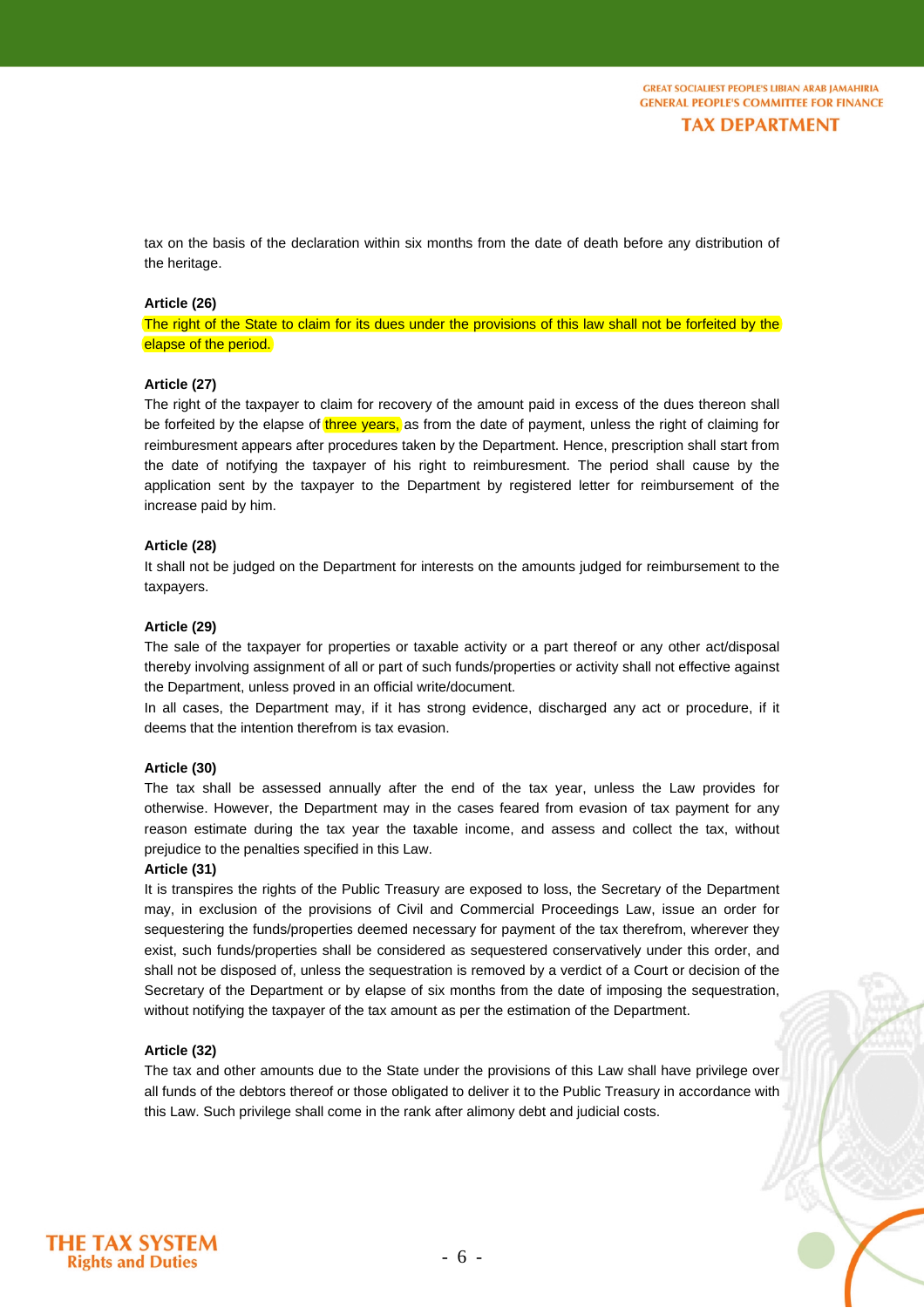# **Article (33)**

In applying the provisions of this Law, the person shall be considered as properly notified with any paper or he or his legal representative signs for receipt or sent to him by registered letter with acknowledged receipt for delivered to his agent or an employee thereof. If the notified official does not find anyone of these in the place of activity of the person or anyone fond of them refuses to receive the paper or it transpires that he is disqualified, this shall be proved by testimony of another person, and to deliver a copy of the

paper to the Police Station, and to address a letter by registered mail to the notified person informing him accordingly.

If the notified person does not have a known domicile, the paper shall be published on the notice board in the People's Committee for the Basic People's Congress where the notified person resides for a period of eight days. The publication shall, in such case, be proved by a certificate issue by the People's Committee for the Basic People's Congress accordingly.

#### **Article (34)**

There shall be exempted from tax the following:

1.  $\Box$ Income of public corporate bodies, as well as income of religious bodies

and other bodies, institutions and charity societies recognized by the State,

and other bodies for the purposes of charity, benevolence, or social reforms or sports activity, all without prejudice to the provisions of Article (73) of this Law.

2. Income resulting from despositing in savings accounts with the Banks.

3. Revenue of charity endowments/Awqaf.

4. The amounts paid to those entitled in the contracts for life insurance, whether in death or after the end of a specific period indicated in the contract, not exceeding LD 20,000 (Twenty thousand Libyan Dinars).

5. Income of the students within the limits of the stipends and qratuities granted for study purposes.

6. Compensation paid to the families of martyrs, missing or inflected with a permanent defect during performance of their work, not exceeding LD 20.000 (Twenty thousand Libyan Dinars).

7. Income accrued from compiling books and preparation of studies and research in the field of culture and scientific research.

8. Income of pure agricultural activity for a period of ten years from the date of implementing this Law.

9. Income resulting from export activity, as specified in the executive regulation for this Law.

10. Income of public works bodies in the Shaabiat (Municipalities) and the share of the society in the income of general companies applying the dictum (Partners, not wage - workers).

11. Any other income exempted from tax under the Law or on the basis of an international treaty or agreement.

# **Part II Taxes in individuals and partnerships Chapter one General Provisions**

# **Article (35)**

In observance of the provisions of Article (72) of this Law, the provisions of this Party shall not be applicable to the incomes subjected to tax on companies, nor applicable to the incomes distributed over the shareholders in the Company.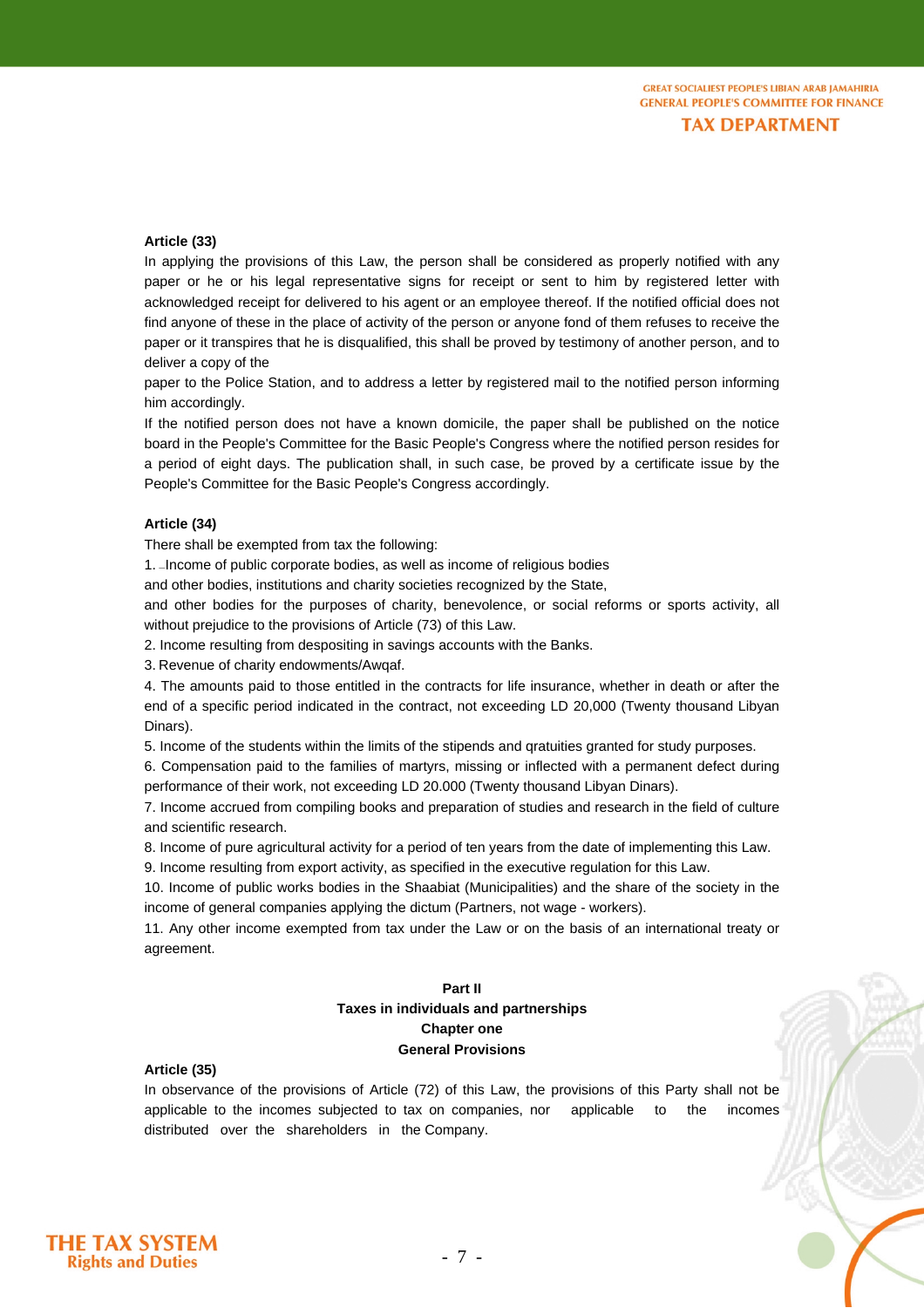**Article (36)**

A specific tax, to be defined under the provisions of this Law, shall be imposed on the following incomes:

One- Income of agriculture, in observance of Item (8) of Article (34) of this Law.

Two- Income of trade, industry and crafts. Three- Income of partners in the bodies applying the dictum (Partners, not wage - workers).

Four- Income of free jobs.

Five- Income resulting from work and the like.

Six- Foreign income for residents in the country.

Seven- Income resulting from deposits with Banks.

#### **Article (37)**

There shall be exempted from the taxes imposed on the incomes indicated in Item (a, b, c, d, e) in the preceding Article any natural person whose annual taxable income does not exceed LD 1200 (One thousand and two hundred Libyan Dinars), if being a bachelor or LD 1800 (one thousand and eight hundred Libyan Dinars) if married without dependant children, or LD 2400 (Two thousand and four hundred Libyan Dinars) if married, widowed, or divorced, having dependant children.

The widowed or divorced woman shall be treated like the supporting man, if she is the only actual supporter of her children.

Also, the following amounts shall be exempted from the taxes imposed on the incomes indicated in Item (a, b, c, d, e) in the preceding Article :

One- Insurance premiums on the life of the taxpayer as concluded in favour of his wife or his dependants, as maximum of LD 600 (six hundred Libyan Dianrs) annually.

Two- General insurance premiums such as fire and theft, concluded in favour of the taxpayer, at maximum of LD 420 (Four hundred and twenty Libyan Dianrs) annually.

There shall be calculated from the exemption amounts under the two preceding paragraphs a part compatible with the period of tax assessment, if that period is less than a tax year.

The person shall not enjoy the aforesaid exemption for more than once in the tax year. If the sources of income are numerous, the exemption amount shall be deducted from the tax assessment at lowest rate.

#### **Article (38)**

Any change in the social or familial status of the taxpayer shall only affect tas dueness or calculation thereof as from the second month from the date of occurrence thereof.

#### **Article (39)**

In observance of the provisions of Articles (55, 63), each taxpayer shall submit to the Department a written declaration on his taxable income within the sixty days subsequent to the end of the tax year, on the relevant form as per the rules specified in the executive regulation.

If the year ended in loss, the declaration shall indicate the loss amount, and to enclose therewith in all cases the supporting documents.

The provisions of Articles (40, 41, 42, 43, 44, 45, 46) shall be applicable to the declaration, loss account, suspension of activity and assignment thereof.

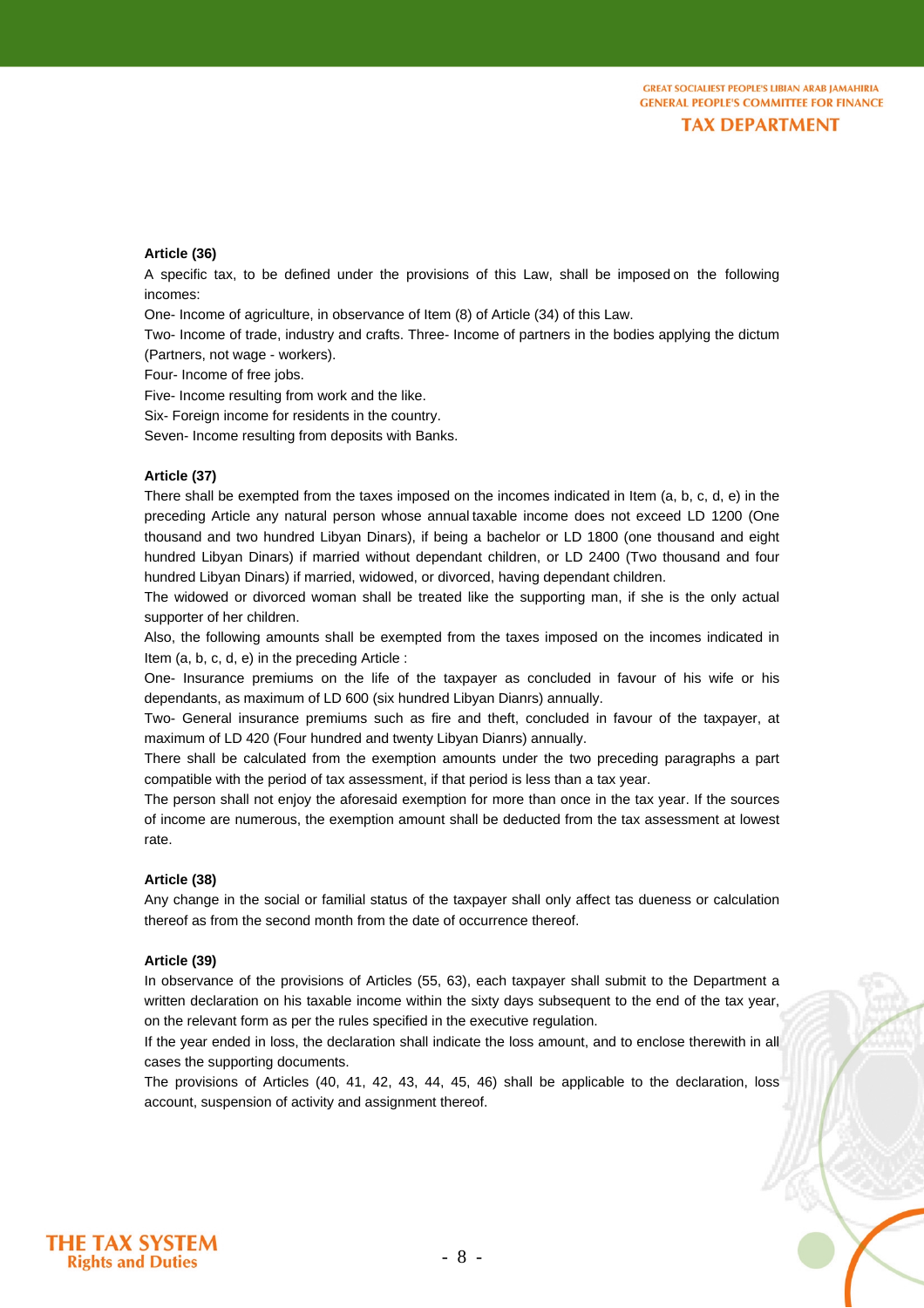## **Article (40)**

In observance of Articles (53, 60), the tax shall be specified annually on the basis of net income accrued during the tax year. The taxable income shall be specified of the result of the various kinds of operation of all costs proved to be actually expended for obtaining such income, especially the following:

One- Depreciation installments for the equipment, machinery, buildings and all assets used for producing the income. The depreciation installments shall be calculated as per annual rates/averages specified in the executive regulation, within the limits of purchase price of these assets.

Two- Any debts from others, to be proved as becoming deal during the period for which the income is calculated, on condition that such debt shall be included in the accounts of the activity with performance of the activity, considering the amount recovered from the debt as income.

Three- Amounts paid to the employees under the social security system or any other alternative special system, which shall not exceed in such case (10%) (Ten percent) of the total amounts received by the employees during the period for which such amounts are paid.

Four- Taxes and fees paid by the taxpayer on this activity, excluding the tax paid under the provisions of this Part.

Five- Contributions to non-profit charity bodies recognized by the State, not exceeding (2%) (Two percent) of net income.

#### **Article (41)**

The necessary constituent expenses for starting performance of the activity shall be considered as costs of income, to be deducted as per annual rates/average specified by the executive regulation. The following shall not be considered as costs of income:

One- any other installments than those indicated in Item (a) of Article (40) of this Law for depreciation of any asset.

Two- Any amount expended for increasing or enlarging the assets or improving them permanently, without prejudice to the right of the taxpayer to add them to the value of assets and depreciation thereof under the Item (a) of Article (40) of this Law.

Three- Personal or familial expenses for the taxpayer.

Four- Any amounts deducted by the taxpayer as salary or gratuity against his work or his wife's work his juvenile children .

Five- Any amounts deducted as reserve for confronting the losses, full of prices or doubtful debts for covering another purpose, and, in general, any amounts deducted against an obligation based on a condition or added to a term.

#### **Article (42)**

The amounts added to the profits or allocated for increasing the capital shall be subjected to tax, if not previously subjected to tax as a result of deducting them from the total income under the provisions of Article (40) of this Law. These amounts shall be considered as income accrued during the year in which they were distributed or put at disposal of the beneficiaries in any way.

# **Article (43)**

If the account of any year is closed with loss, such loss shall be included in the expenses of the next year and deducted from its profits. If the profit is insufficient for covering the whole loss, the balance shall be transferred to the profits of the next year/s until the fifth year.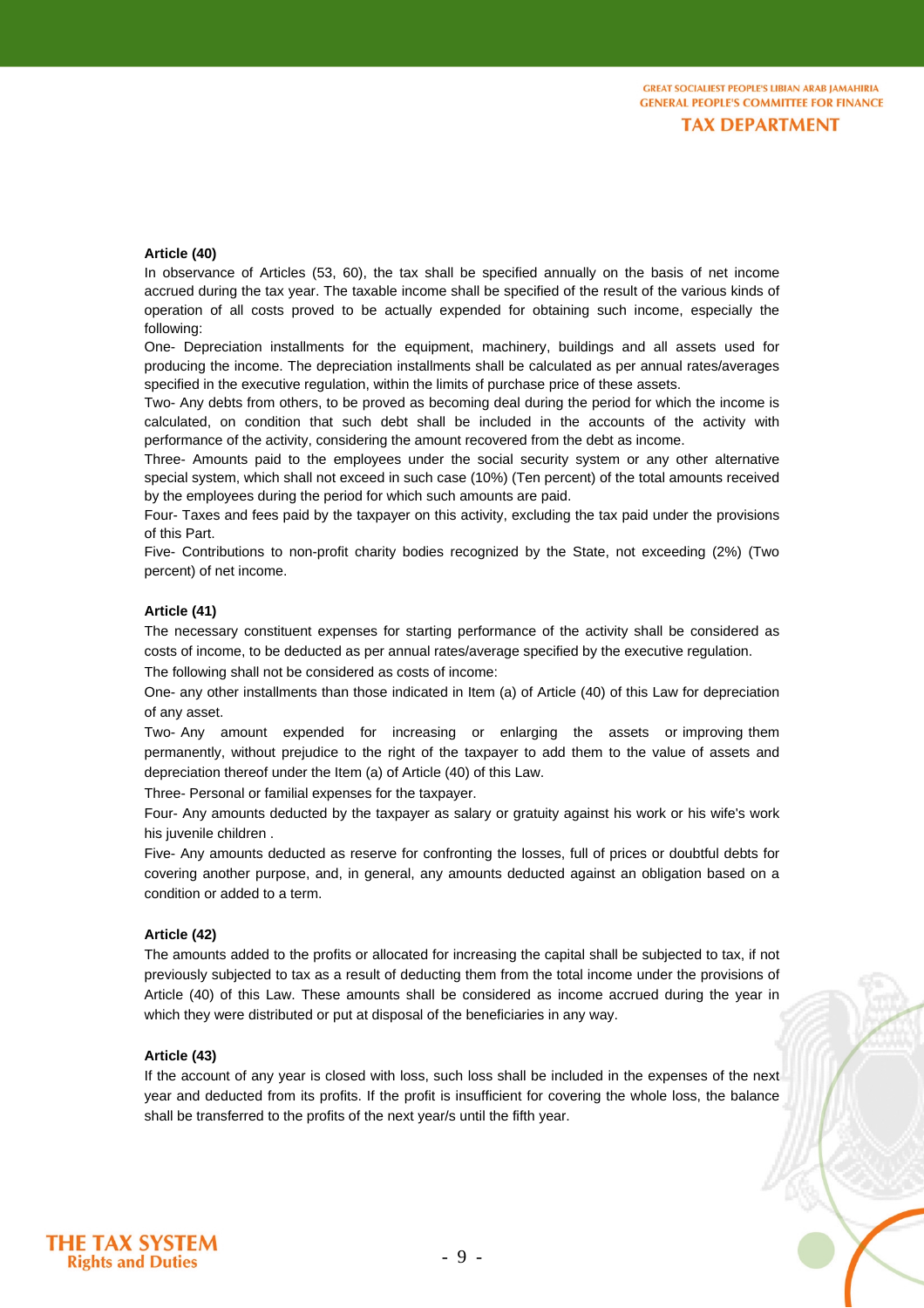# **Article (44)**

If the taxpayer stops performance of the activity on whose income the tax is paid, whether the stoppage is final or for a period of time, the tax shall be collected on the income until the date of stopping the activity.

The taxpayer shall in such case inform the Department thereof within sixty days from the date of stopping the activity and shall submit the necessary documents and data for settlement of the tax.

#### **Article (45)**

In case of assignment of the activity wholly or partly, the assignor and the assignee shall inform the Department of such assignment within sixty days from the date of occurrence thereof.

The assignor and the assignee shall be jointly responsible for the tax due on the assigned activity until the date of assignment with respect to the tax year in which the assignment occurred.

The assignee may ask the Department to notify him with a statement on the taxes due for it on the assigned activity. The Department shall provide him with the said statement within sixty days from the date of the application. The joint liability specified in this Article shall be confined to the amounts indicated in this statement, without prejudice to the right of the Department towards the assignor. If the Department does notify the assignee within the said period of its dues, his commitments shall be acquitted.

#### **Article (46)**

The profit resulting from sale of the activity or any material or non-material asset thereof shall be considered as taxable income. The profit shall be specified by the difference between the sale and cost price after deduction of depreciation installments or the estimated amount by the Department against depreciation, if the taxpayer does not have regular accounts.

If the sale price is less than the market value, the market value shall be considered as price thereof, and the change of the legal status of the activity including merger shall be considered as sale.

# **Chapter Two Tax on Agricultural Income**

#### **Article (47)**

The tax shall be applicable to the net income resulting from pure agricultural utilization of the agricultural lands, whether afforested or unafforested, without prejudice to the provisions of Article (49) of this Law.

The outcome obtained by the land owner as a result of using the land by others shall not be considered as income resulting from agriculture .

#### **Article (48)**

The tax rate is (5%) (five percent) annually.

**Chapter Three Tax on Income of Trade, Industry and Crafts.**

#### **Article (49)**

The income resulting from performance of any commercial, industrial or craft activity, even if incidental

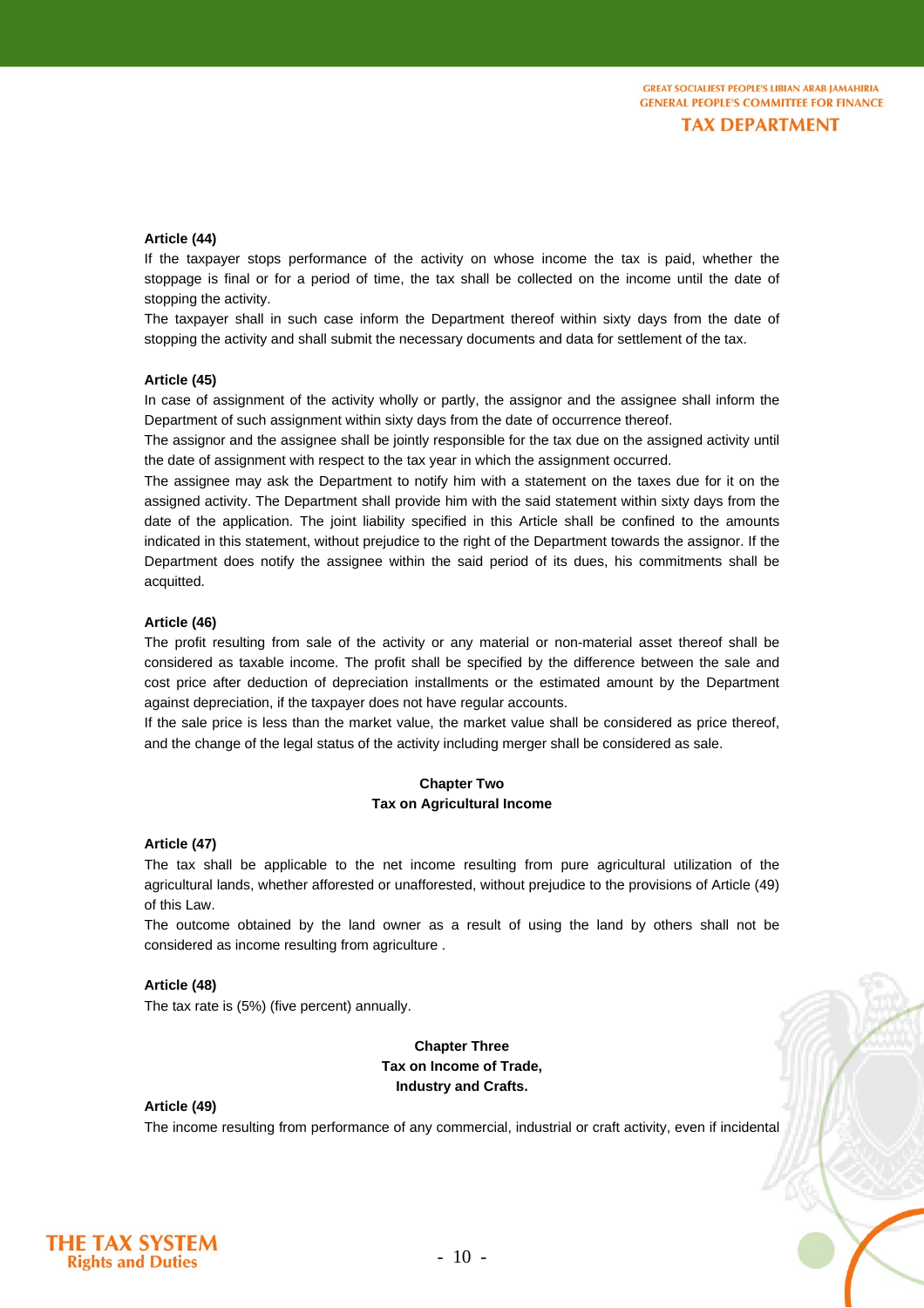or irrelated to the job, shall be subjected to tax. Also any income arising from any other source to which another specific tax is inapplicable shall be subjected to tax, unless excluded by special provision in this Law.

In applying the provisions of this Chapter the following shall be considered as commercial activities:- One- Land division and sale thereof after carrying out the required leveling works.

Two- Management of fixed and movable productive and service properties and running them by others.

Three- Brokery activities of any kind whatsoever.

Four- Use of agricultural lands by their owners in accordance with the provision of Article (47), paragraph (2) of this Law.

The executive regulation shall specify the method of collection of tax on this income and the dates for payment thereof and the necessary data and declarations to be submitted.

# **Article (50)**

The annual tax rate for the commercial profits shall be as follows:

| The first (LD 10,000) of income: | <b>20%</b> |
|----------------------------------|------------|
| The next (LD 20,000) of income:  | 25%        |
| The next (LD 30,000) of income:  | 30%        |
| In excess thereof:               | 35%        |

# **Article (51)**

The annual tax rate for the profits of industry and crafts shall be as follows:

| The first (LD 10,000) of income: | 15%        |
|----------------------------------|------------|
| The next (LD 20,000) of income:  | <b>20%</b> |
| The next (LD 30,000) of income:  | 25%        |
| In excess thereof:               | 30%        |

#### **Article (52)**

The tax for partnerships shall be imposed on the partner's income from the revenue of the partnership activity. If the contract of the partnership provides for obtaining by the partner a specific or share from the income in any way or under any description before distribution of the income, this amount shall be considered as a part of partner's share in the income of the partnership.

The obligation to be submission of the declaration specified in Article (39) of this law shall be born by the Management of the partnership. It is required for enjoying by the partners for the exemptions specified in Article (37) hereof that each of them shall submit, together with the declaration of the partnership, a declaration for unenjoyment of the said exemption for any other taxable income, otherwise he shall forfeit his right to such exemption.

# **Chapter Four Tax on the Income of Partners in the Bodies to which the Dictum (Partners, not Wage-Workers) is applicable.**

# **Article (53)**

The incomes of partners in all productive units to which the dictum (Partners, not wage-workers) is applicable shall be subjected to tax.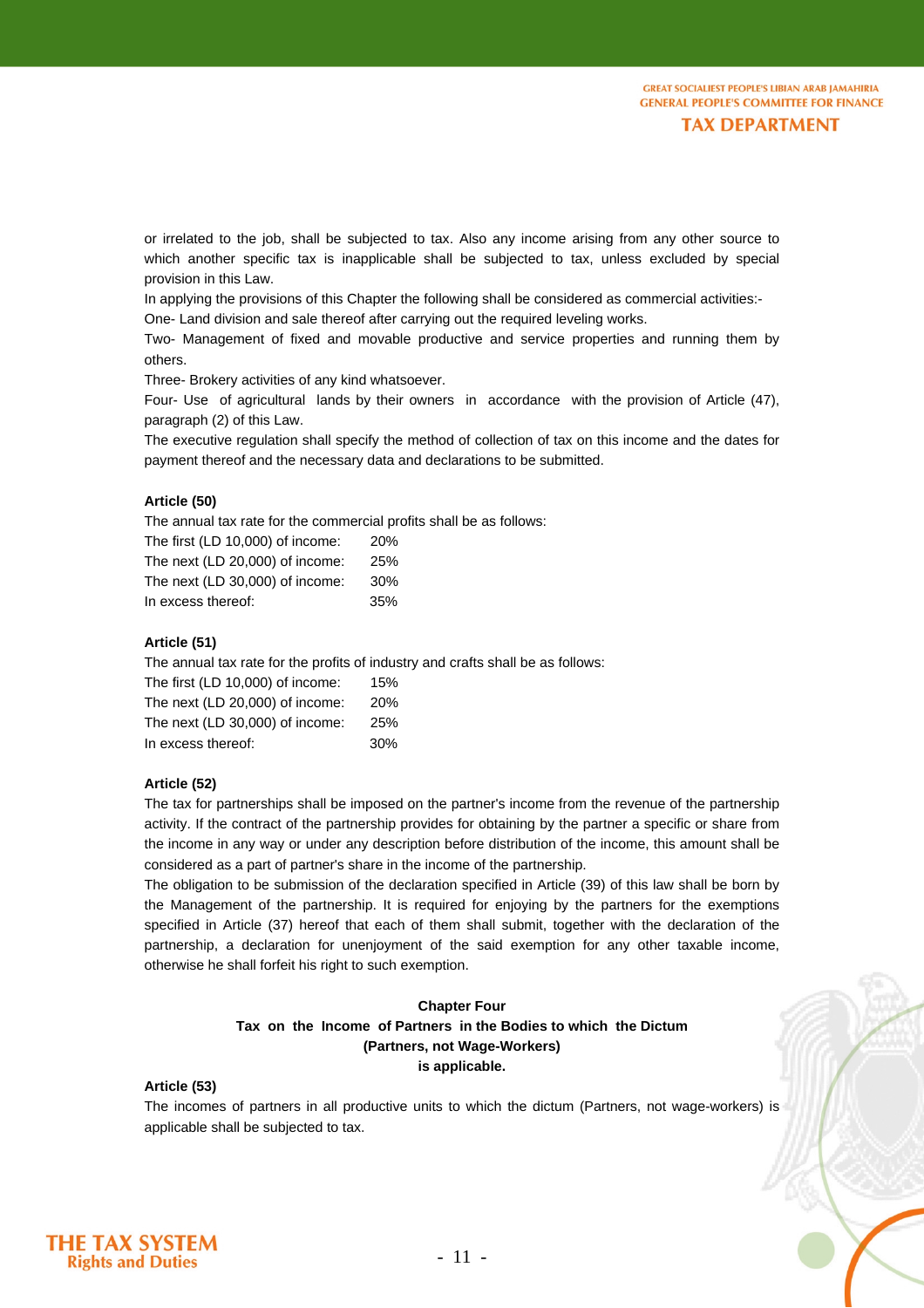# **Article (54)**

The annual tax rate shall be as follows: The first (LD 10,000) of income: 10% The next (LD 20,000) of income: 15% In excess thereof: 20%

The tax shall finally assessed on each part of the year in which the right to any taxable income is proved, under the rules specified in the executive regulation.

#### **Article (55)**

All economic units to which the dictum (Partners not wage-workers) is applicable shall be obliged to deliver the tax to the Department, to be enclosed with a list containing the names of the partners and the income received by them as per dates specified in the executive regulation.

# **Chapter Five Tax on Income of Free Jobs**

#### **Article (56)**

The tax shall be imposed on the incomes of free jobs performed by the taxpayer independently, and the basic element therein is work.

# **Article (57)**

The annual tax rate shall be as follows:

The first (LD 10,000) of income: 15% The next (LD 20,000) of income: 20% The next (LD 30,000) of income: 25%

In excess thereof: 30%

# **Chapter Six Tax on income resulting from work and the like**

#### **Article (58)**

The tax shall be applicable to the income resulting from work and similar incomes resulting from any service or post, whether permanent or temporary, including the following:

- Remuneration against work, allowances, commissions, gratuities, privileges, representation allowances, and all periodical or unperiodical payments, whether in cash or in kind, as paid by the Secretariats or public autonomous bodies to any person, whether resident inside or outside the G.S.P.L.A.J.

- As to the remuneration for work or the like to the employees in the bodies financed by the Public Treasury, the tax shall be deducted directly from the budget of the body to which the employee belongs.

- Remuneration for work, allowances, commissions, gratuities, privileges, representation allowances and all periodical or unperiodical payments, whether in cash or in kind, as paid by the companies, bodies and individuals against services provided in the G.S.P.L.A.J to any person resident inside or outside it, or against services provided outside the G.S.P.L.A.J, if the obligant to income does not have, in such case, an autonomous organization abroad with separate accounts for providing the income.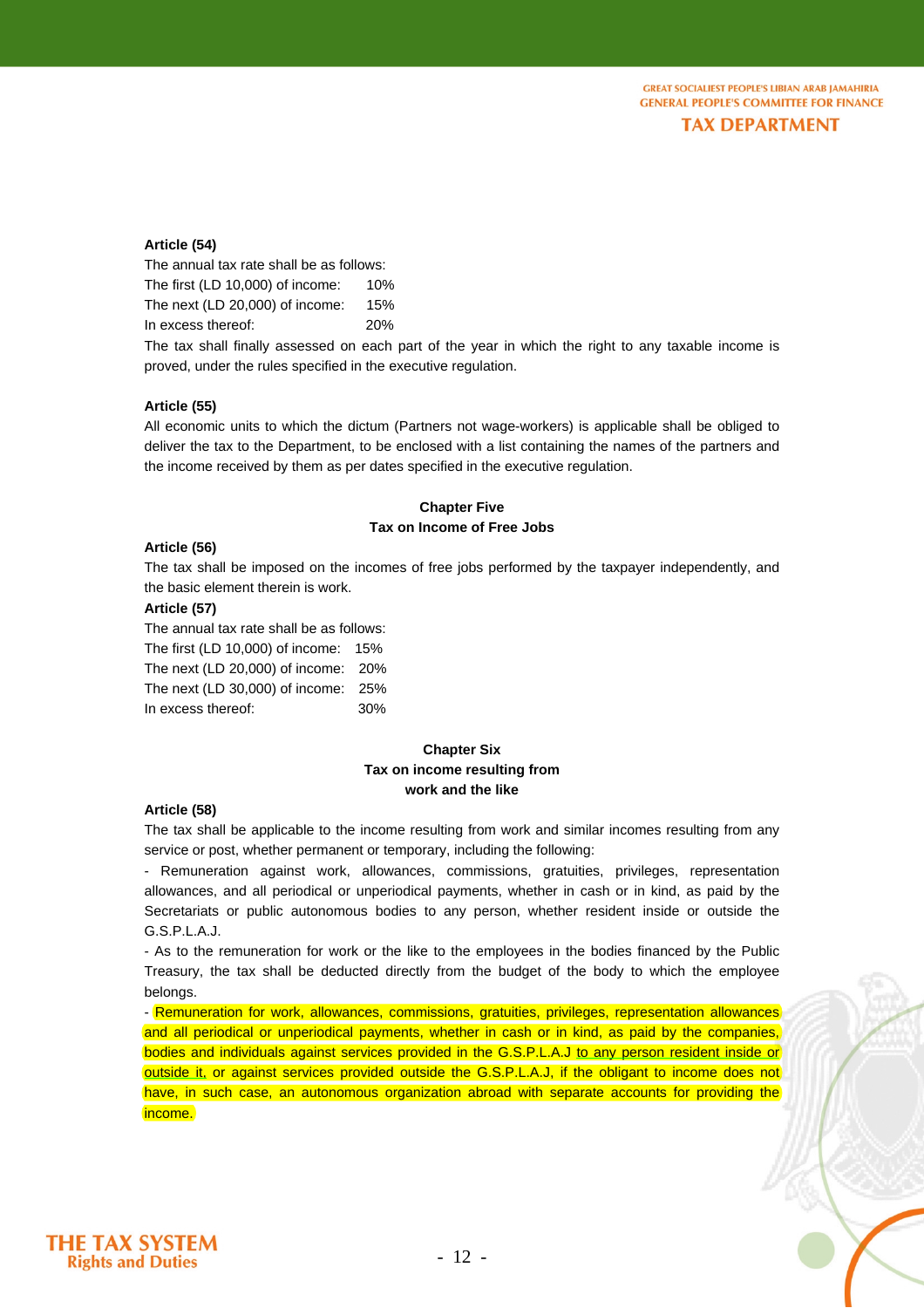- Allowances, commissions, gratuities, privileges, representation allowances, and all periodical or unperiodical payments, whether in cash or in kind, as paid by foreign governments, and international bodies against services performed in the G.S.P.L.A.J, unless exempted by a Law or international agreement.

The tax specified in this Article shall not be applicable to the following:-

1 –Contribution of the taxpayer to the social security system or any other alternative system.

2 - Amounts received by the taxpayer against the actual expenses incurred

thereby for performing his work.

3-  $-Any$  deduction from the taxpayer as a result of imposing disciplining penalty thereon by deduction or fining.

4- - Cash allowance for accumulated leave at the end of the service.

# **Article (59)**

Any amounts paid by the employers to their employees under the social security system or any other alternative system shall not be included in the accounts of taxable income.

#### **Article (60)**

The tax shall be assessed on the excess of exemption limit of total taxable income obtained by the taxpayer, to be paid immediately on obtaining the income, whatever the method or place of achievement thereof may be.

## **Article (61)**

The annual tax rate shall be as follows: The first (LD 4800) of income 8% The next (LD 4800) of income 10% In excess thereof **15%** 

The tax shall be assessed finally for each part of the year in which the right to any taxable income is proved. The assessment shall include, in such case, the incidental incomes obtained by the taxpayer by the taxpayer during that period.

For calculation for exemption from this tax, the year shall be considered as (360) days, divided into twelve equal months.

#### **Article (62)**

The employees shall obligated to deliver the tax to the Department by deduction thereof from the income in the manner and dated specified by the executive regulation.

In all cases where the obligant to deliver the tax is not resident in the G.S.P.L.A.J, nor having a representative therein or impossible for him to deliver it for any reason whatsoever, the taxpayer shall pay the tax directly to the Department as specified by the executive regulation.

#### **Article (63)**

The employers indicated in Item (a, b) of the first paragraph of Article (58) of this Law shall submit to the Department a statement on the names of the employees therein, place of resident, posts and the incomes received by them. They shall also notify the Department of any change to such data, all in the dates and as per the rules specified by the executive regulation.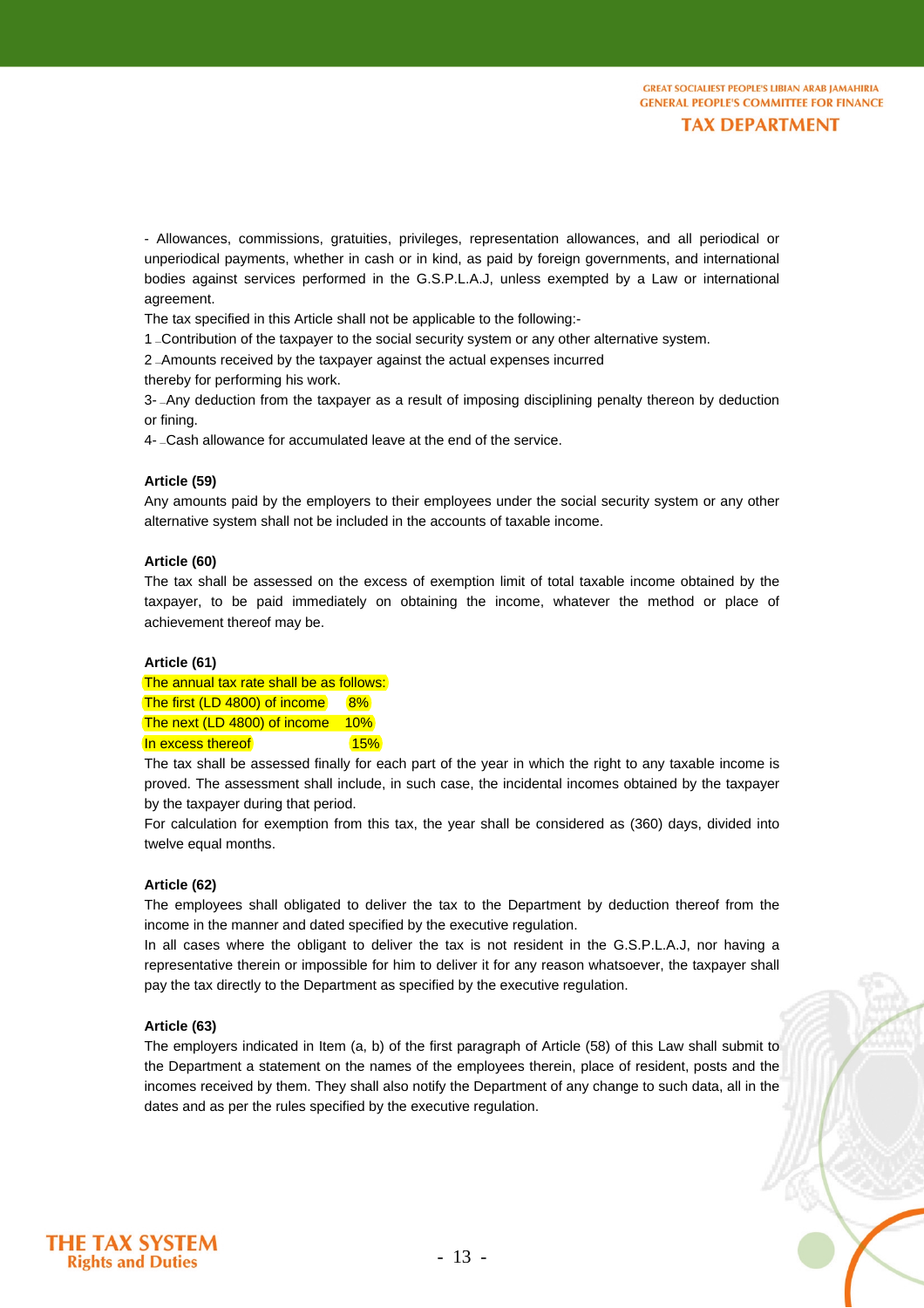**Chapter Seven Tax on Foreign Incomes on those resident in the country.**

#### **Article (64)**

The incomes resulting abroad of any kind whatsoever for the residents in the country, whether Libyans or foreigners, shall be subjected to tax.

The income resulting from work and the like, as paid to the persons indicated in the preceding paragraph for their work abroad shall be excluded from this tax.

The exclusion shall not include the gratuities or cash remuneration received by the members of Board of Directors or Executive or Management Committees for the Institutions or companies abroad, in whose capital the G.S.P.L.A.J, or a public corporate body participates, if there membership therein is in addition to their original work.

## **Article (65)**

In applying the provision of the preceding Article, any person whose period of residence in the G.S.P.L.A.J exceeds six months during the tax year, even if disconnected, shall be considered as resident in the G.S.P.L.A.J as a place for his main residence or his main interests are therein, even if his residence during the tax year does not exceed the said period.

Also, any Libyan working abroad to the account of the State or any public corporate body or establishment in the G.S.P.L.A.J not having autonomous organization abroad, with separate account thereon.

#### **Article (66)**

There shall be exempted from the tax the foreign employees coming to the country under contract of employment with the State or a Public or private body or partnership or any individual, with respect to the incomes accrued for them for sources outside the G.S.P.L.A.J. this exemption shall include the wives of these employees and their dependents.

#### **Article (67)**

The tax shall be imposed on the net taxable income, in proving the right thereto without making any deduction or exemption therefrom. The taxpayer shall submit to the Department a declaration on his income within thirty days from the date of achieving it under the terms and conditions specified in the executive regulation.

#### **Article (68)**

The tax rate is (20) (twenty percent) of the taxable income. The executive regulation shall indicate the method and dates of tax payment.

# **Chapter Eight Tax on interests of the deposits with Banks**

## **Article (69)**

The interests resulting from the deposits with Banks, whatever the period of these deposits may be, shall be subject to tax.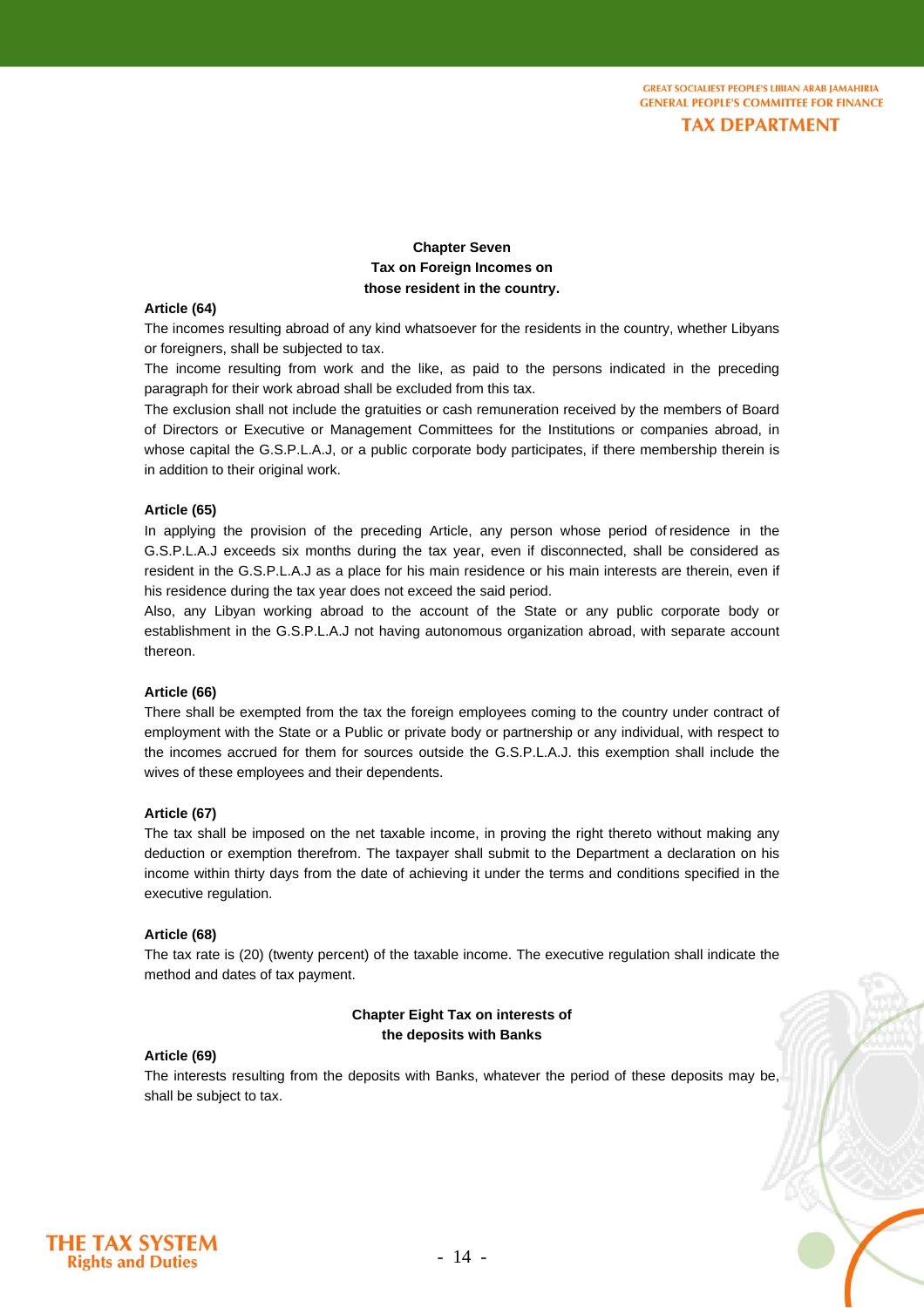## **Article (70)**

The banks shall deduct the tax from the interests indicated in the preceding Article on dueness thereof and to deliver it to the Department under the terms and conditions and within the dates specified in the executive regulation.

#### **Article (71)**

The tax rate is (5%) (Five percent) of the taxable income.

# **Part III Tax on Companies**

#### **Article (72)**

The tax shall be imposed on the incomes resulting in the G.S.P.L.A.J and abroad for the national companies and branches of foreign companies in Libya, whatever the type of their activity or purpose may be.

The companies shall mean, in applying the provisions of this Law, the General Companies and the private joint-stock companies. The branches of foreign companies shall mean the aspects of activity and capitals, as performed by the foreign companies in the G.S.P.L.A.J, whatever their organization or legal status may be.

# **Article (73)**

There shall be subjected to tax, a part from companies, the income of other corporate companies, whether public or private if their activity is commercial, industrial, crafts or cadastral/real estate investment, even if such activities are not involved in their main activity.

#### **Article (74)**

The company under liquidation shall remain subjected to tax until final distribution of its assets. The receiver shall be responsible for the taxes due on the company until this date.

The receiver shall not settle any obligation on the company in any method of payment, except after settlement of tax obligations on the company.

#### **Article (75)**

The tax shall be specified annually on the basis of the amount of net income accrued the tax year. The taxable income shall be specified on the basis result of he operations of the various kinds as per formed during the year, after deduction of all costs proved to be expended for obtaining such income. The general expenses or fees for services or interests or commissions changed by the foreign company to its branch in the G.S.P.L.A.J shall be only considered in the amount deemed necessary for achieving the purposes of the branch, at maximum of (5%) (Five percent) of the administrative expenses approved by the Department.

# **Article (76)**

The department may estimate the income of any branch of foreign companies on the basis of a percentage of total revenue of the foreign company, as compatible with the outcome of works of the branch, provided that this income shall be estimated in similar way to that specified in this Law.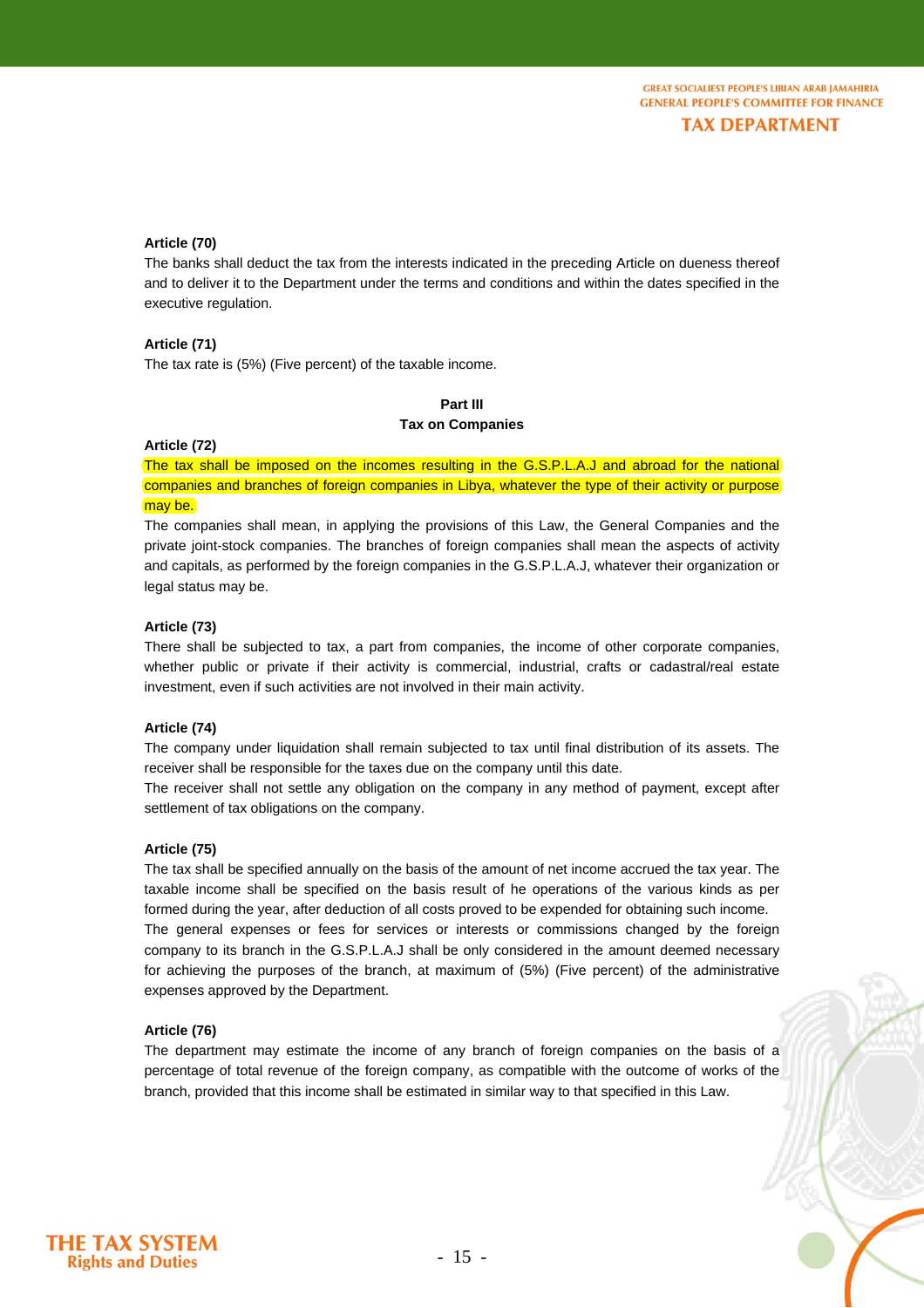# **Article (77)**

The incomes of branches of foreign companies, resulting from telecommunications and transport activities of the various kinds from the G.S.P.L.A.J to abroad shall be considered as achieved in the G.S.P.L.A.J.

# **Article (78)**

The change of the legal status of the company shall be considered as stoppage of the activity, and its merger in other companies shall be considered as assignment thereof. In such case, the difference between the book value of the assets of the merged company and the value represented by these assets in the capital of the new company shall be subjected to tax.

# **Article (79)**

| The annual tax rate shall be as follows: |            |  |
|------------------------------------------|------------|--|
| The first (LD 200,000) of income:        | <b>15%</b> |  |
| The next (LD 300,000) of income:         | 20%        |  |
| The next (LD 500,000) of income:         | 25%        |  |
| The next (LD 500,000) of income:         | 30%        |  |
| The next (LD 500,000) of income:         | 35%        |  |
| In excess thereof:                       | 40%        |  |

#### **Article (80)**

In exclusion from the provision of Article (23) of this Law, the fiscal year of the company and corporate bodies indicated in Articles (72, 73) of this Law shall be taken as basis for assessment of tax thereon. The companies governed by the provisions of this Part shall submit annual declaration on their

income, on the relevant form under the terms and conditions specified by the executive regulation, within one month from the date of approval of the balance sheet, not later than seven months from the end of the fiscal year.

The provisions of Articles (39, 40, 41, 42, 43, 44, 45, 46) shall be applicable to the companies, branches of foreign companies and other corporate bodies, in so far as not contravening the provisions of this Part.

# **Part IV Penalties**

# **Article (81)**

There shall be punished by a fine not less than (25%) (twenty five percent) of the tax, not exceeding similar tax due under the final assessment, anyone delaying without acceptable excuse submission of the declarations, notices or data specified in Articles (39,44, 45, 49, 63, 76, 80).

There shall be considered as delay in submission of the declarations, notices or data their submission unfulfilling the conditions specified in respect thereof.

# **Article (82)**

Without prejudice to any stricter penalty, there shall be punished by a fine not less than (LD 200) and not more than (LD 2000) any responsible person for management of a taxable activity, who does not keep the books and records/registers and preparation of accounts as required under the provison of Article (102) of this Law.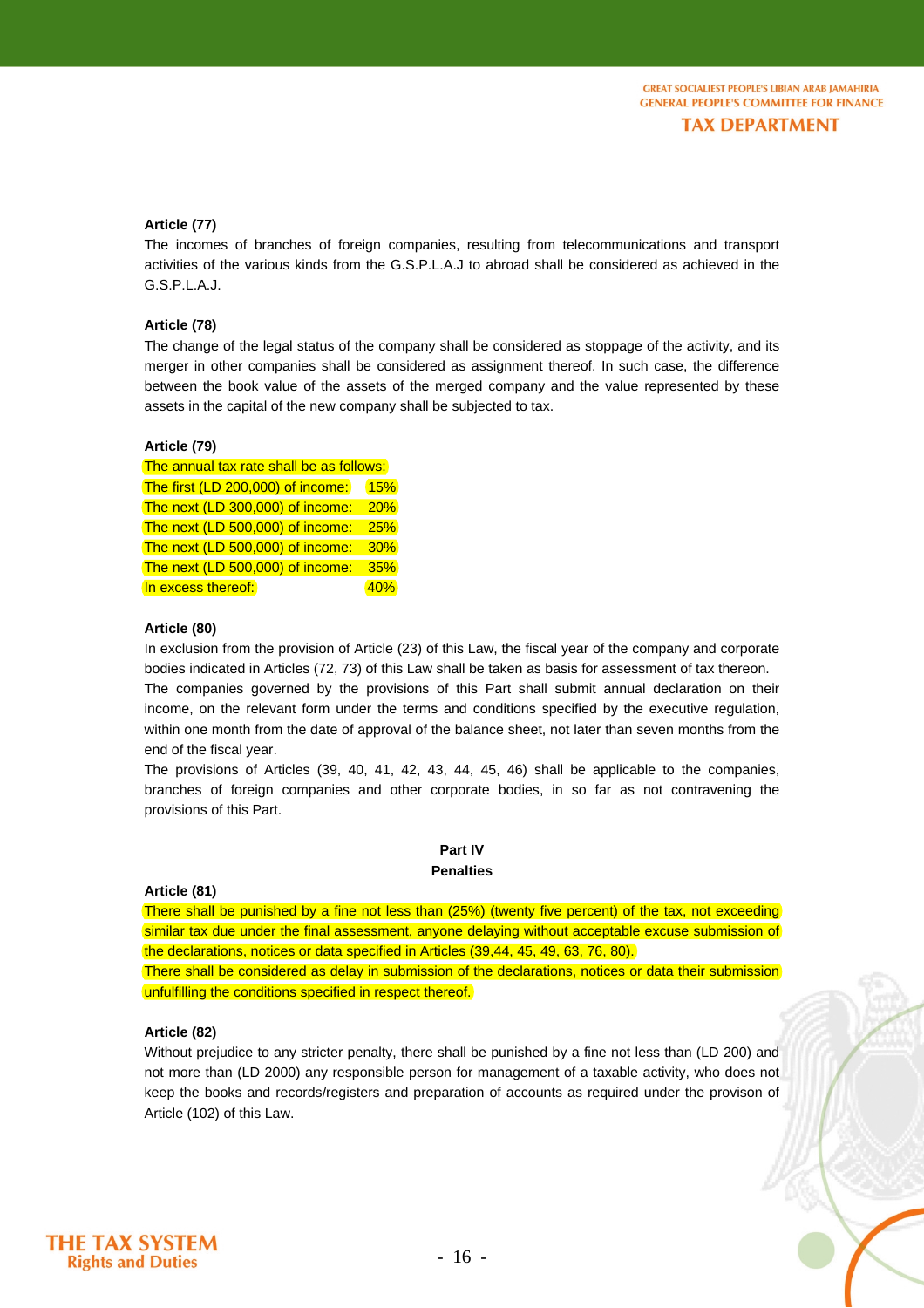## **Article (83)**

There shall be punished by a fine not more than (LD 1000) the following:-

1  $\overline{a}$ Anyone refusing submission of the required data, books or records to be kept.

2 -Anyone preventing unnecessarily an official implementing this Law from entry into a building for performing his duties.

3–Anyone not paying the tax in due course or causes by his fault or negligence the delay in delivery of the tax to the Public Treasury.

# **Article (84)**

Without prejudice to any stricter penalty there shall be punished by a fine not less than three times the tax unpaid anyone who committed for the purpose of tax evasion wholly or partly or provoked or agreed or helped in committing any

of the following acts:-

1 -Provision of incorrect data in the declarations or papers submitted in compliance with the provisions of this Law.

2 -Preparation of any incorrect accounts, books, records/register, reports or balance sheet/budget.

3 - Using any fraudulent methods for concealing or attempt to conceal taxable amounts.

#### **Article (85)**

There shall be punished by a fine not less than equal tax amount unpaid anyone who delays in deduction or delivery of the tax which he is obligated to deduct and deliver in due course.

#### **Article (86)**

The committant of any contravention to the provisions of this Law or the regulations issued in implementation thereof shall be punished by a fine not more than (LD 200) (two hundred Libyan Dinars).

Compromise may be made in the contraventions indicated in the previous paragraph by payment of an amount of LD 100 (One hundred Libyan Dianrs) within ten days from the date of offering compromise to the contravener.

# **Article (87)**

The criminal case shall be only raised in the crimes indicated in the preceding Articles upon a written request from the Secretary of the Department, who may assign such case at any time before issue of a final verdict therein.

#### **Article (88)**

The Secretary of the Department does not deem raising the case or assignment thereof, he may compromise with the taxpayer on the basis of payment of an amount not less than the minimum fine specified in the cases indicated in Article (82) of this Law or half the tax amount unpaid in other cases.

#### **Article (89)**

The verdict/judgment for the penalties specified in this Law shall not exempt from payment of the due tax fully in the dates of its dueness.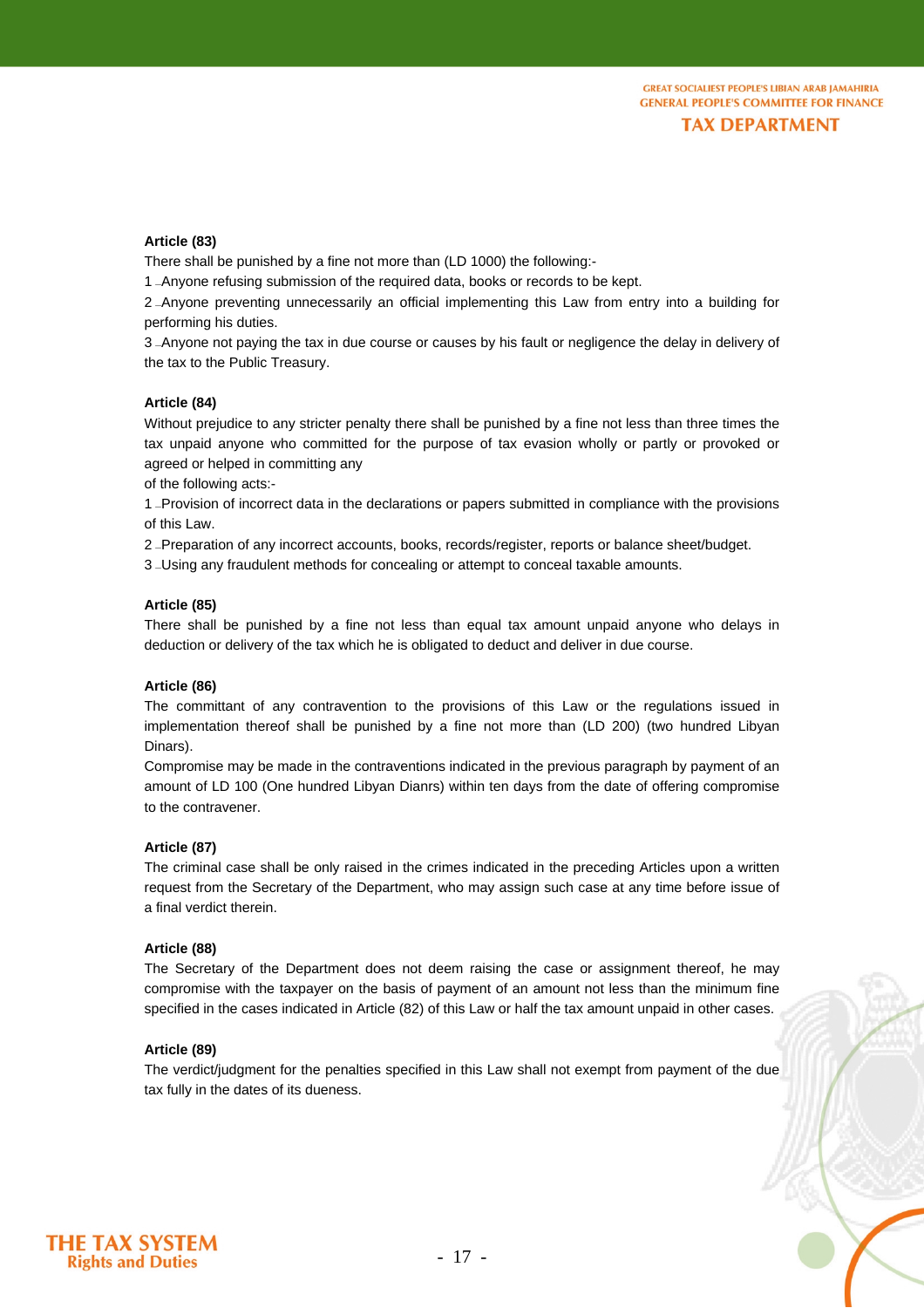# **Part V Final Provisions**

## **Article (90)**

No public or private body shall refrain in any way on the pretext of keeping the functional secrets from showing the officials of the Department the documents and paper they want to see for the purpose of implementing the provisions of this Law.

The General Prosecution of the Court may, as the case may be, show the Department the files any Civil or Criminal Case connected with tax collection or assessment.

#### **Article (91)**

Those governed by the provisions of this Law shall submit to the officials of the Department upon its request the books to be kept under the Law, and other relevant writs and documents, and papers of revenues and expenses to enable the said officials to ascertain implementation of the provisions of this Law.

The seeing/perusal shall take place where the books and papers to be seen exist, during the normal working hours without need for prior notice, and the seeing may take place in the domicile of the Department, if necessary.

# **Article (92)**

In observance of the provisions of effective legislations, each person shall submit to the Department any data to be necessary for implementing the provisions of this Law, within thirty days from the date of notifying him thereof.

#### **Article (93)**

Any public official shall inform the Department by the administrative methods specified of any information related to his work as would suggest belief in existence of deceit by fraudulent method involving or the purpose thereof is to evade tax payment or endangering it of unpayment.

#### **Article (94)**

The competent bodies shall not give exit visas to any taxpayer from those unholding the nationality of the G.S.p.L.A.J, except after submission of a certificate from the Department for payment of the tax duwe on him.

In all cases where such taxpayer is responsible under the provisions of this Law for any company, he shall not be granted the certificate of tax payment, except after payment by the Company of the tax due thereon as well, until the date of obtaining the certificate or provision of a guarantee accepted by the Department.

The executive regulation shall specify the categories of responsible officials in the Public or private bodies governed by the provisions of this Law.

The foreign officials of the State and public bodies and institutions shall be excluded from the condition for obtaining certificate of tax payment, except in the case of final exit.

Other exclusions from this restriction may be granted by decision of the Secretary.

## **Article (95)**

The notaries Public and others who are legally competent to documentate or notarize writs shall inform the Department promptly of any act or concrete for which a procedure is taken before them, involving taxable income.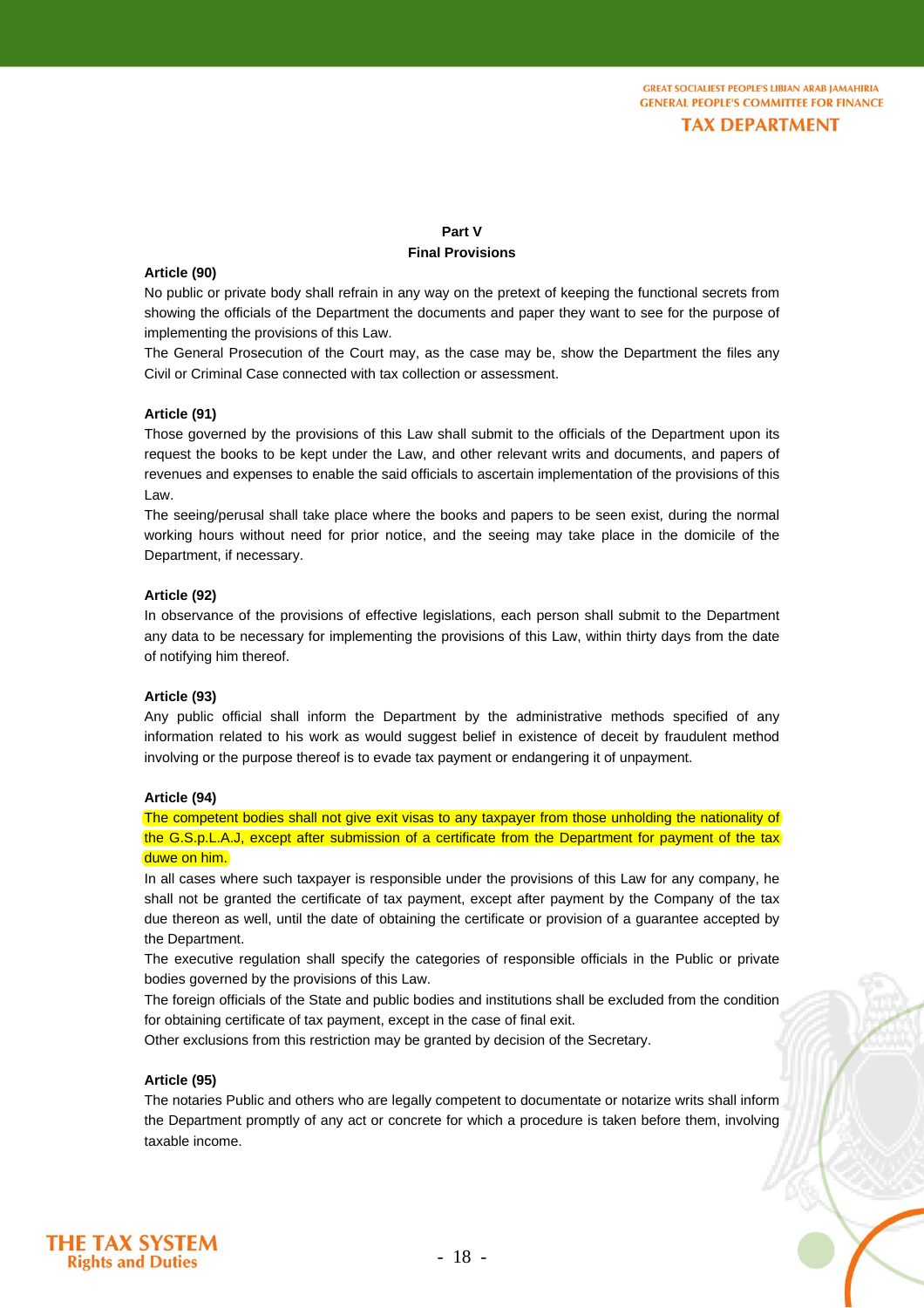Without prejudice to the provisions of Article (45) of this Law, they shall not conclude any assignment of the taxable activity wholly or partly, nor conclude contract for disposal of the assets of companies and partnerships, except after submission of a certificate from the Department, indicating tax situation.

# **Article (96)**

The Clerks Section in the Court before which the procedures for enforcement on the real estate notify the Department by registered letter with acknowledged receipt of depositing the list of sale conditions within the fifteen days subsequent to the date of depositing.

The Clerks Section in the court before which the sale occurred, as well as anyone in charge of sale by public auction compulsorily or voluntarily shall notify the Department by registered letter with acknowledged receipt of the date of selling the real estates or movables fifteen days at least before the Sale.

#### **Article (97)**

The customs Department shall refer all information and copies of all Customs Declarations for import and export to the Tax Department.

#### **Article (98)**

The Administrative bodies competent to grant licenses for performing any taxable activity or granting licenses for the possible use of a real estate to the person performing such activity notify the Department of the license and the relevant data.

Any privilege/concession, monopoly or permission necessary for performing the activity shall be considered as license. The aforesaid bodies shall also refrain from renewal, keeping or cancelation of the license before ascertaining payment by its holder of the taxes due thereon.

#### **Article (99)**

The public or private corporate bodies, partnerships or individuals shall not pay any due amounts or providing services to any contractor or dealer, except after submission of a certificate proving payment of the due tax thereon. The aforesaid bodies shall be jointly responsible with the obligant to pay the due taxes in case of unabiding by the provisions of this Article.

#### **Article (100)**

Without prejudice to the effective legislations, it is not allowed to accept a tender for the contract concluded by the bodies governed by the provisions of the Administrative Contracts Regulation, unless the participant submits a proof of payment of tax due thereon.

#### **Article (101)**

Any person concerned with tax assessment or collection under the provisions of this Law by virtue of his post, competence or work, or settlement of the relevant disputes, shall observe the secrets of the post. This obligation shall remain standing, even after leaving service.

# **Article (102)**

The artificial persons governed by the provisions of this Law shall keep books an accounts, in addition to those to be kept thereby under other legizlations, as per the rules and procedures specified by the executive regulation. The natural persons governed by the provisions of this Law shall also keep the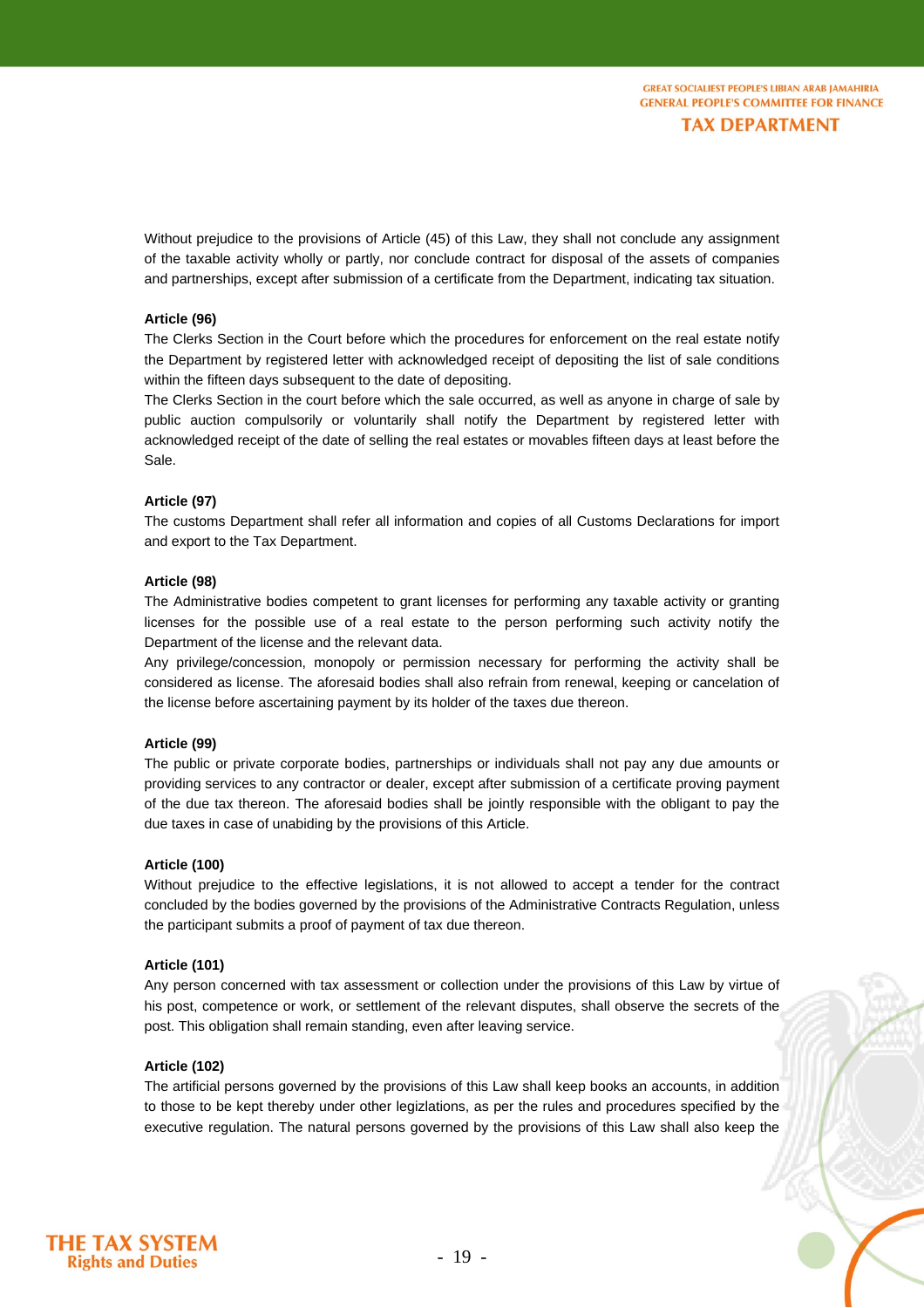books and accounts specified under the provisions of the executive regulation for each category of the individual taxpayers.

# **Article (103)**

The Secretary may, upon proposal of the Secretary of the Department, grant permission for tax re-assessment to serve the public interest in the necessary cases.

#### **Article (104)**

The Secretary may, upon submission of the Secretary of the Department, exempt the taxpayer from the taxes due thereon wholly or partly and from the penalty for delay, specified in Article (21) of this Law in the following cases:

1- If the taxpayer deceases without heritage or legacy burdened by with debts or leaves the country finally without leaving funds / properties therein.

2- If bankruptcy of the taxpayer is declared or his incapability of payment is proved, or in existence of funds/properties which can be enforced thereon.

The decision for exemption may be withdrawn, if it transpires that it was based on an incorrect reason.

#### **Article (105)**

The Secretary of the Department may authorize other officials of the Department for performing some of his functions specified under this Law.

#### **Article (106)**

A percentage not exceeding (60%) (sixty percent) of the expenses for the procedures for sequestration and sale as a collection gratuity to be paid to the employees of the Department under the rules issued by decision of the Secretary of the Department.

#### **Article (107)**

The officials of the Department specified by decision of the Secretary shall have capacity of Law Enforcement Affairs regarding the contraventions specified in this Law.

#### **Article (108)**

In applying the provisions of this Law, the Secretary means the Secretary of General People's Committee for Finance, and the Secretary of the Department means the Secretary of People's Committee for Tax Department, and the Department means Tax Department.

#### **Article (109)**

The provisions of this Law shall not be prejudice to the provisions of the effective petroleum legizlations.

#### **Article (110)**

The executive regulation for this Law shall be issued by decision of the General People's Committee upon proposal of the Secretary of General People's Committee for Finance.

Until issue of this regulation, the regulations and decisions applicable to income tax at the time of effectiveness of this Law shall continue to be applicable , in so far as not contravening to its provisions.